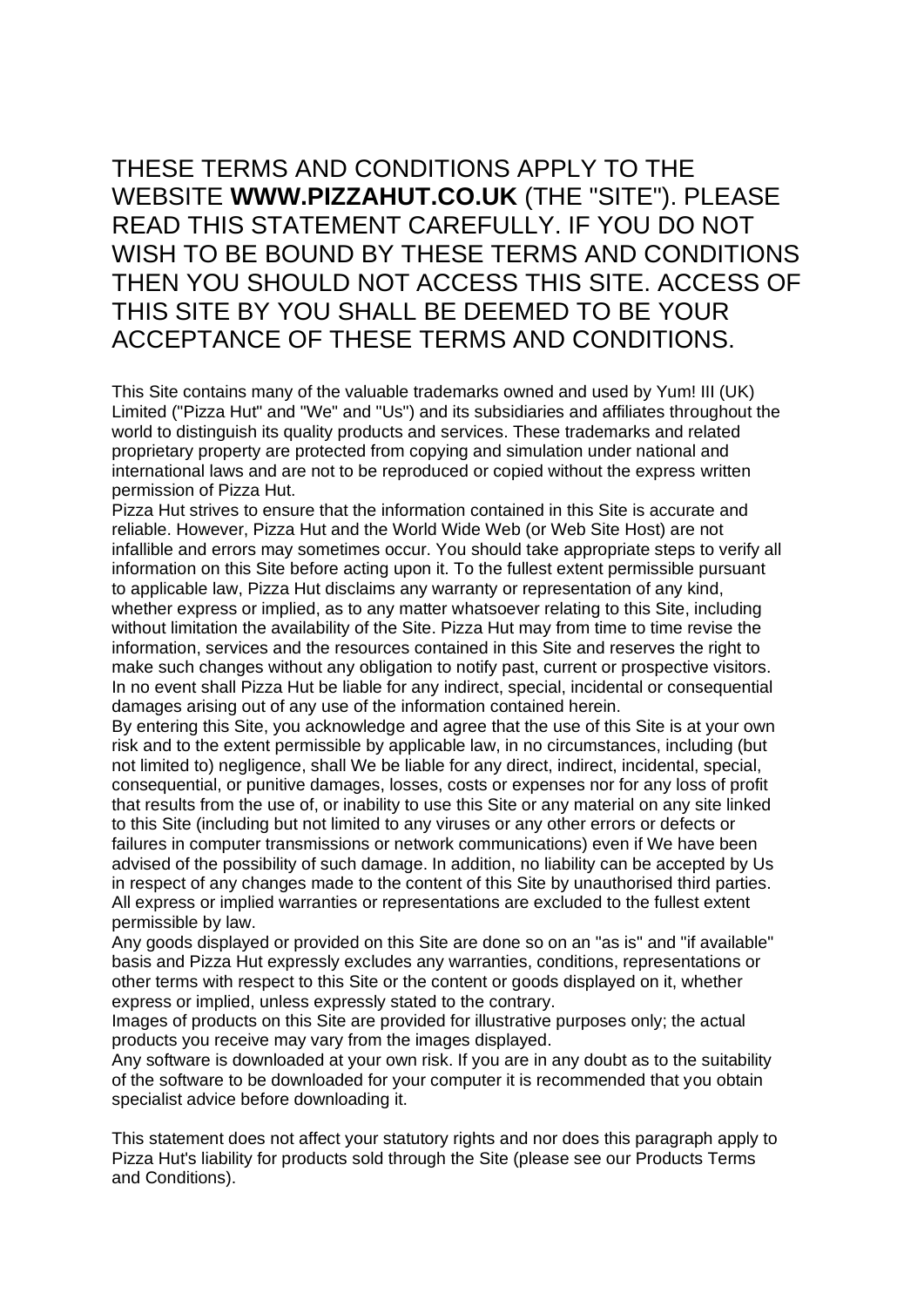The Site may link to sites not maintained or related to Pizza Hut. Hypertext links are provided as a service to users and are not sponsored by or affiliated with this Site or with Pizza Hut. Pizza Hut has not reviewed any of all of the sites hyperlinked to or from this Site and is not responsible for the content of any other sites. The links are to be accessed at the user's own risk and Pizza Hut makes no representations or warranties about the content, completeness, or accuracy of these links or the sites hyperlinked to this Site. Further, Pizza Hut does not implicitly endorse third party sites hyperlinked to this Site. Pizza Hut will also not be responsible for the content of any third party advertising or sponsorship that may appear on the Site nor for compliance of the same with any laws or regulations.

The Site may also contain references to other company, brand and product names. These company, brand and product names are used herein for identification purposes only and may be the trademarks of their respective owners. The images of people or places displayed, forms, structures, and graphics displayed or found within the Site are either the property of, or used with permission by Pizza Hut. Pizza Hut may be, but is not necessarily sponsored by or affiliated with any of the owners of the other company, brand or product name appearing on the Site, and makes no representations about them, their owners, their products or services. Any use by you of these marks, names and logos may constitute an infringement of the holders' rights.

The graphic images, buttons and text contained in this Site (and the Site's 'look and feel') are the exclusive property of Pizza Hut and, except for personal use, may not be copied, distributed, or reproduced or transmitted in any form or by any mean, electronic, mechanical, photocopying, recording or otherwise, without the prior written permission of Pizza Hut. The content, arrangement and layout of the Site, including, but not limited to, the trademarks, service marks, package designs, text, and content, are proprietary and are protected from copying, imitation, communication, or simulation under domestic and international laws and are not to be reproduced, communicated, displayed, distributed, or transmitted without the express written permission of Pizza Hut.

Any unauthorised use of the materials, structure, sequence, arrangement, or design of the Site, or trademarks, service marks, or trade dress found within the Site may violate civil or criminal laws, including, but not limited to, copyright laws, trademark laws, the laws of privacy and publicity, and communications regulations and statutes.

By visiting the Site the User does not acquire or obtain by implication or otherwise, any licence or right to use or make additional copies of any materials or information displayed on the Site.

If you decide to register with this Site, you will be asked to create a password. You must keep this password confidential and must not disclose it to anyone. If you believe someone else knows your password, please contact our Customer Service team on 0844 770 0669. Pizza Hut reserves the right to suspend your registration if you breach these terms and conditions.

If any part of these terms and conditions is, at any time, found to be invalid by a court, tribunal or other forum of competent jurisdiction, or otherwise rendered unenforceable, that decision shall not invalidate or void the remainder of these terms and conditions. These terms and conditions shall be deemed amended by modifying or severing such part as necessary to render them valid, legal and enforceable while preserving their intent, or if that is not possible, by substituting another provision that is valid, legal and enforceable that gives equivalent effect to the parties' intent. Any such invalid or unenforceable part or parts shall be severable from these terms and conditions, or the validity of the part(s) in question in any other jurisdiction shall not be affected thereby. You may not assign, sub-licence or otherwise transfer any of your rights under these terms and conditions.

These terms and conditions are governed by the laws of England and Wales and you agree that the English courts shall have exclusive jurisdiction in any dispute. This Site is for use only by persons who access it from within the UK. Goods available from this Site are available only to residents of (or companies incorporated in) the UK. We make no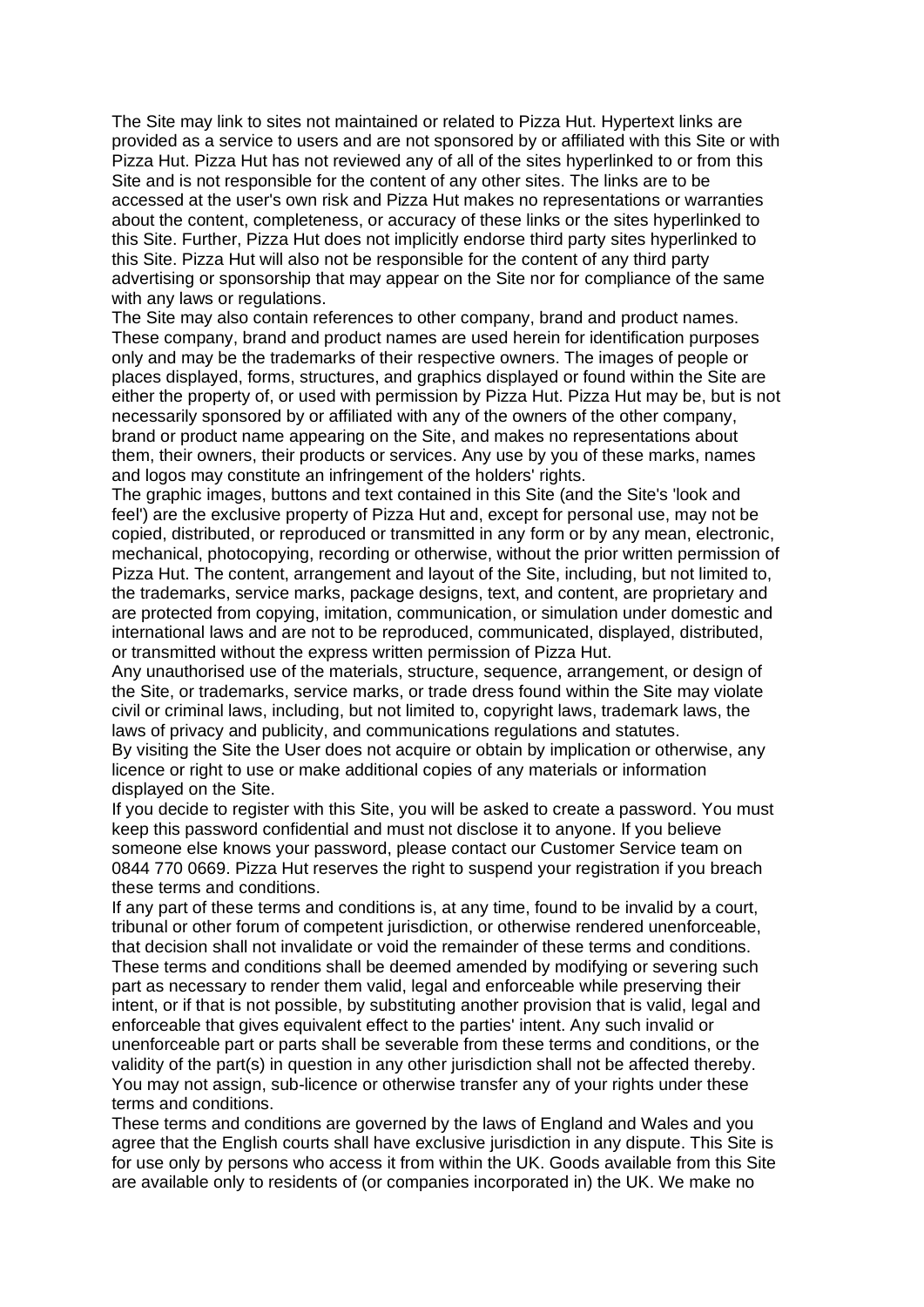representation that any material contained on this Site is appropriate for any other jurisdiction.

In these PRODUCT terms and conditions ("Conditions") the following words and expressions shall have the following meanings:

**the Customer, you, your:** means you, the customer, who buys the Products from Pizza Hut;

**Pizza Hut, Our and We: means Yum! III (UK) Limited (or in the case of franchisee** stores, a franchisee of Yum! III (UK) Limited);

**the Products:** means the products supplied by Pizza Hut to the Customer; and **the website:** means the website www.pizzahut.co.uk

#### **1. Order and Acceptance**

**1.1** These Conditions shall apply to all orders and contracts for the supply of the Products by Pizza Hut to the Customer. All orders for the Products shall be deemed to be an offer by the Customer to purchase the Products in accordance with these Conditions. Any variations to these Conditions must be in writing, otherwise they will not be binding on either party.

**1.2** The acceptance of orders for the Products shall be at the absolute discretion of Pizza Hut. Our acceptance of an order occurs when you receive an on-screen message confirming your order has been placed, at which point, your contract with Pizza Hut is made and up until this point, We may decline to provide You with the goods without giving any reason.

**1.3** You may not place any orders on Our website if you are under 12 years of age.

#### **2. Prices and Payment**

**2.1** Unless otherwise stated in writing, the prices quoted by Pizza Hut on the website are inclusive of VAT and any other applicable taxes.

**2.2** The price of the Products will be as quoted on the Site at the time you confirm your order (by clicking the checkout button) subject only to any inadvertent technical mistake for which We shall not be liable. The price for your order shall be deducted from your account at the time your order is placed. We reserve our right to terminate this agreement with you if We are refused authority for payment or reasonably believe that payment will be refused at any stage.

**2.3** You can pay by any of the methods listed in our checkout screen. Please make sure that if your order is placed using a credit or debit card, such card is valid on the date of despatch of your order.

**2.4** When you input your postcode into the website, you are automatically directed to the website referring to Your local Hut. Please note that prices, minimum spend restrictions and maximum cash spend restrictions vary from Hut to Hut. In addition, if you order online, the price charged may be different to the price for the Products had they been ordered in-store or by telephone.

**2.5** You may be charged a small fee for delivery when ordering from a limited number of Huts. Please refer to your local Hut to check if delivery fees will apply. If ordering online, any delivery will be added to and appear in your basket before checkout. There is no charge for collection from any Hut.

# **3. Changes to your Order**

If you wish to cancel, amend or comment on your order, please telephone your local Hut, details of which will be included in the confirmation email sent to you upon placing your order. If you amend your order, the price charged will be the price for the amended order. If you paid by Credit card the price difference will need to be paid separately to the Hut or any refund would need to be processed by our Customer Services team who can be contacted here. Please note that as promotions are only available for limited periods, any changes to your order may mean the promotions are no longer available. **4. Delivery**

**4.1** We will aim to provide you with your ordered Products as close as possible to your requested delivery/collection time.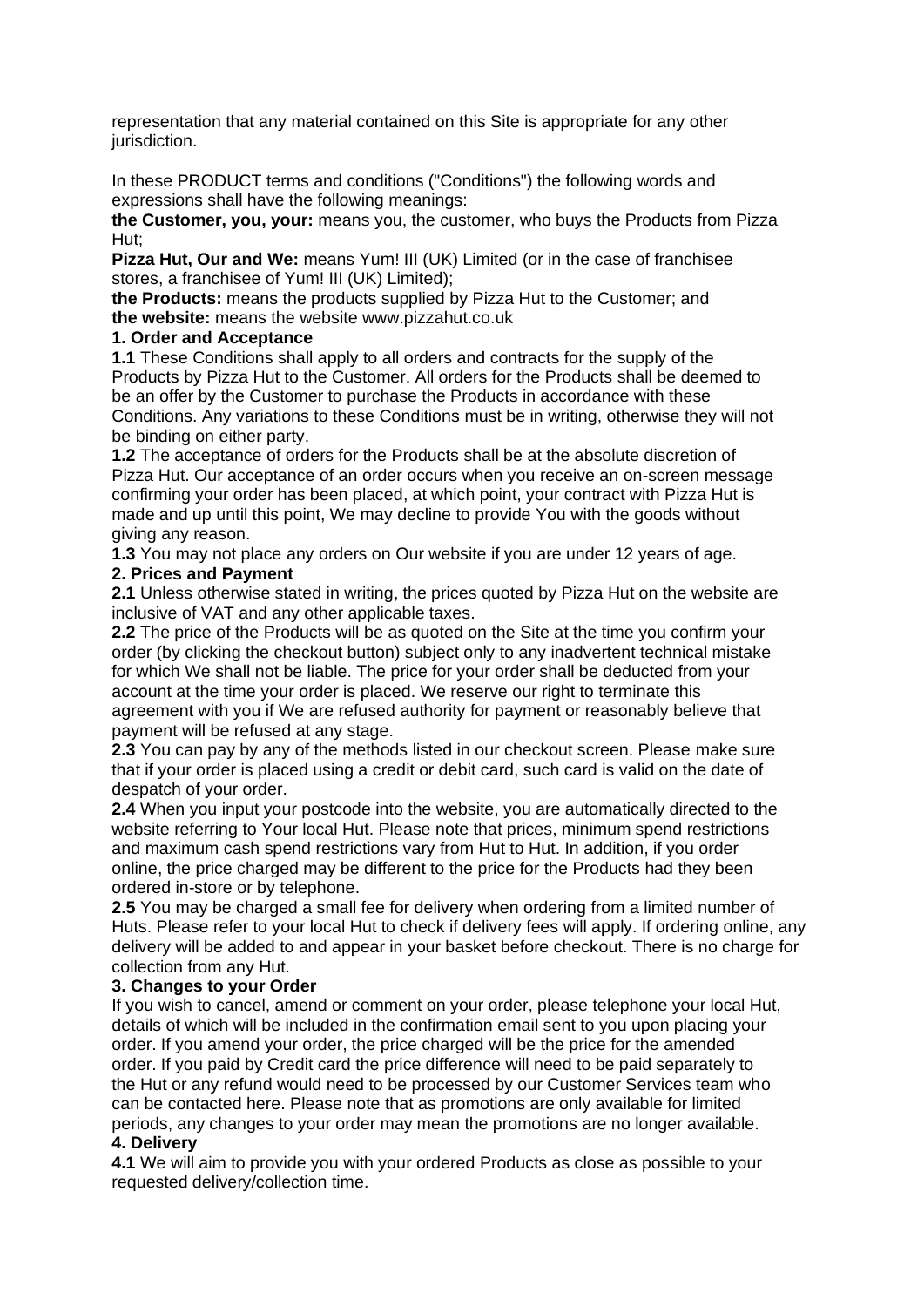**4.2** The Customer agrees to accept delivery of the Products at the agreed time and place of delivery.

**4.3** We can only fulfil an order for large quantities at the discretion of the Hut from which you are ordering. If you would like to place a large order, we recommend you contact the Hut well in advance.

**4.4** If you have chosen for the Products to be delivered, Pizza Hut will deliver the order to the delivery address provided by you any deliveries carried into the delivery address will only be made if the driver and you consent to this. If you are not present to take delivery of the goods at the address given in your order, then We will not refund you the price for your order and will charge you for the full amount of your order.

**4.5** Products are subject to availability. If your products are not available, We may offer you a reasonable substitute of equivalent quality and price or We may call you to tell you that your ordered products are not available and to ask you if you would like to order something else. This may affect the price you pay.

#### **5. Transfer of Property**

**5.1** Risk in the Products shall pass to the Customer on delivery.

**5.2** The Customer acknowledges that all intellectual property rights in the Products do and shall continue to belong to Pizza Hut and the Customer agrees that it will not infringe any of Pizza Hut's intellectual property rights.

#### **6. Oral Statements**

The Customer agrees that, in the event of any conflict, written information about the Products supplied by Pizza Hut shall prevail over any oral statements made by Pizza Hut or by Pizza Hut's employees or agents. Pizza Hut shall use all reasonable efforts to ensure that its written information about the Products is accurate.

#### **7. Promotions**

From time to time, our products may be subject to special offers. Any special offers shall be subject to these Terms and Conditions which will prevail if there is inconsistency between the terms of the special offer and these Terms. We may change the terms of special offers or withdraw them at our discretion but We will honour any order placed by you before the offer is withdrawn subject always to manifest technical errors. All deals are valid within the promotional period, are subject to change or withdrawal and are not valid in conjunction with other offers, unless otherwise stated.

#### **8. Limitation of Liability**

**8.1** To the fullest extent permitted by law, Pizza Hut excludes all liability arising out of its supply of the Products and in particular shall not be responsible for any loss or damage, arising directly or indirectly out of or in connection with delay beyond the estimated time or date of delivery; any circumstances over which Pizza Hut had no control of the consequences and which Pizza Hut could not avoid by the exercise of reasonable care, or any indirect or unforeseeable loss suffered or incurred by the Customer or others. **8.2** In any event, Pizza Hut's liability to the Customer will not exceed the total price charged for the relevant items.

**8.3** Nothing in these conditions shall affect the statutory rights of the customer. **8.4** Certain sauces, including but not limited to the Chipotle Chilli, Habanero Chilli and Naga Chilli sauces supplied by Pizza Hut are spicy and caution is advised before consuming these. In particular the Naga Chilli sauce is extremely spicy. To the fullest extent permitted by law, Pizza Hut shall not be responsible for any consequences You or others may suffer or incur, directly or indirectly, as a result of consuming these sauces or Products containing these sauces.

**8.5** V Vegetarian. Ingredients may be produced in a factory that handles nuts. Meat products may contain bones. Pepperoni contains beef and pork. #Ham is formed from cuts of pork leg. §Spicy pork is reformed from cuts of pork with soya protein. +Seasoned minced beef with added soya protein. \*Crispy bacon is smoke flavoured bacon. Our tuna is caught using pole and line. ‡We do handle wheat flour in our kitchens and have strict procedures to reduce contamination. Some pizza toppings may be made in a factory that handles wheat flour (gluten), please visit our website for more information.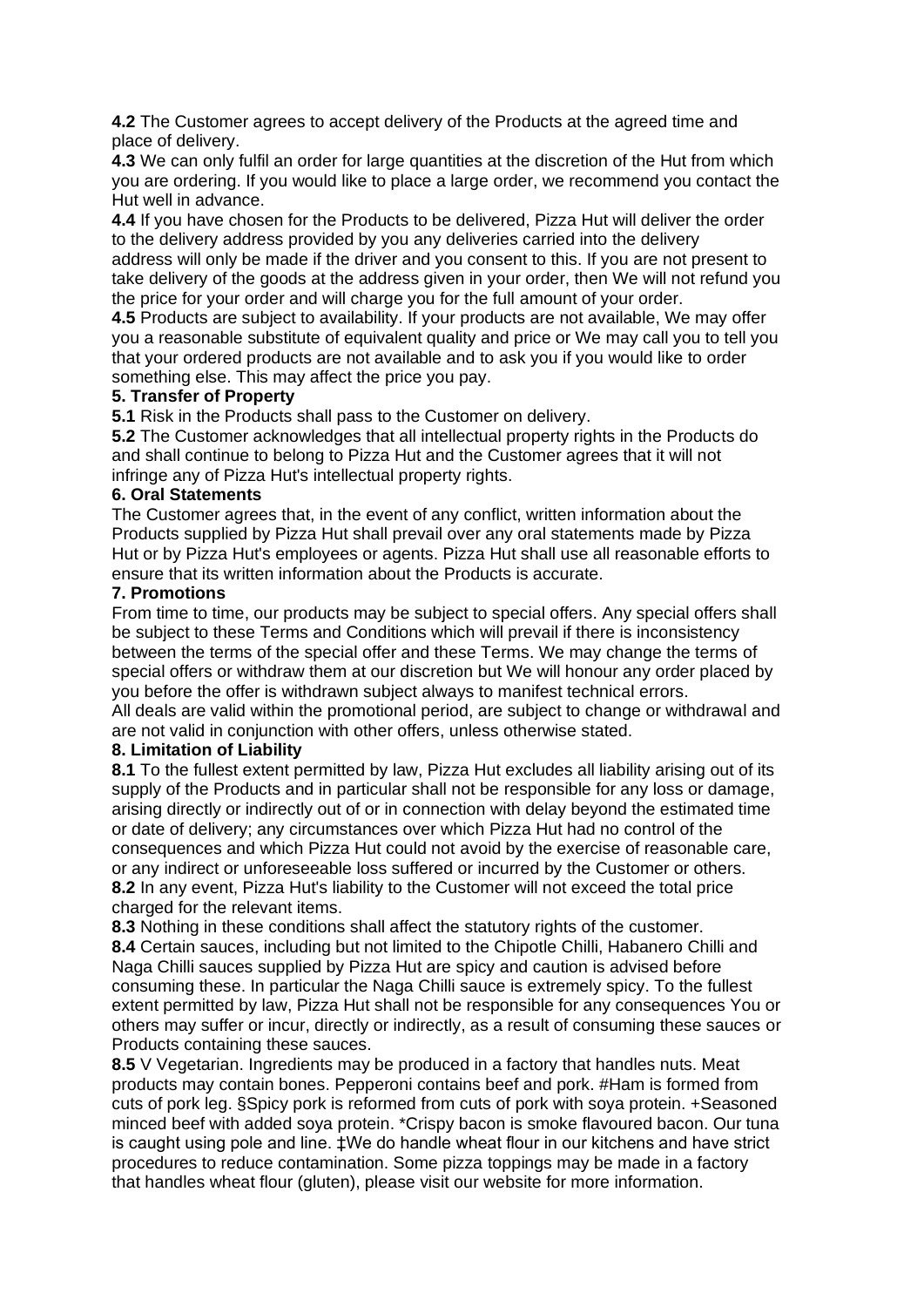# **9. Franchisees**

Depending on your local Hut, your contract may be with an outlet owned by Pizza Hut (UK) Limited or with an outlet owned by its franchisee. Details of the Hut which fulfils your order (and with whom your contract is made) will be included in the confirmatory email sent to you upon placing your order.

Please note that Pizza Hut facilitates payment to its franchisees for all credit or debit card orders placed through the website so that it collects such payments and remits them to the franchisee where appropriate.

#### **10. Law**

Any contract to which these Conditions apply (and these Conditions) shall be governed by and construed in accordance with the laws of England and Pizza Hut and the Customer submit to the non-exclusive jurisdiction of the Courts of England.

#### **11. Carrier Bags**

All single-use plastic carrier bags are charged at 5p per bag in Scotland and Wales only in line with legislation. All proceeds will be donated to charity.

We at Pizza Hut GB are showing our continued support to the BBC's official charity since 1927, Children in Need. We are also delighted to be supporting AT Society, who help young people and their families with Ataxia-Telangiectasia. To find out more about Children

in Need and AT Society, and to make further donations please visit: www.atsociety.org.uk or www.bbc.co.uk/pudsey

#### **AT Society**

The Ataxia-Telangiectasia (A-T) Society supports young people and their families living with this devastating physically disabling and life-shortening condition, which strikes young children without warning. The A-T Society provides information and emotional support, helps families get the care and services they need, organises information and activity events and funds vital medical research. (Reg Charity 1105528)

#### **BBC Children In Need**

BBC Children in Need's vision is that every child in the UK has a safe, happy and secure childhood, and the chance to reach their full potential. Our focus is on children and young people who are disadvantaged, and we value work that empowers them and extends their choices in life.

#### **Mental Health UK™**

Pizza Hut Restaurants proudly support Mental Health UK™ network of charities - your donations will go to the Mental Health UK™ network of charities Rethink Mental Illness (registered charity in England, no. 271028), Hafal (registered charity in Wales, no. 1093747), and Support in Mind Scotland (registered charity in Scotland, no. SC 013649).

**Terms and Conditions**: Menu & Deals valid until 29/05/2022 unless otherwise stated. Only available in participating Pizza Hut Delivery stores. Subject to availability. Limited delivery areas apply. Minimum delivery spend applies. Drivers only carry limited change. Certain stores may not accept credit or debit cards. Photography is for illustrative purposes only. All items within deal must be ordered at the same time. All deals Include pre-set recipes or create your own pizzas up to 4 toppings unless otherwise stated. Deals are standalone and are not valid in conjunction with any other deal or offer unless stated. Not valid when dining in Pizza Hut Restaurants or in Pizza Hut Express stores, [Westfield] Thorpe Park, Jersey, or Republic of Ireland. This list is subject to change.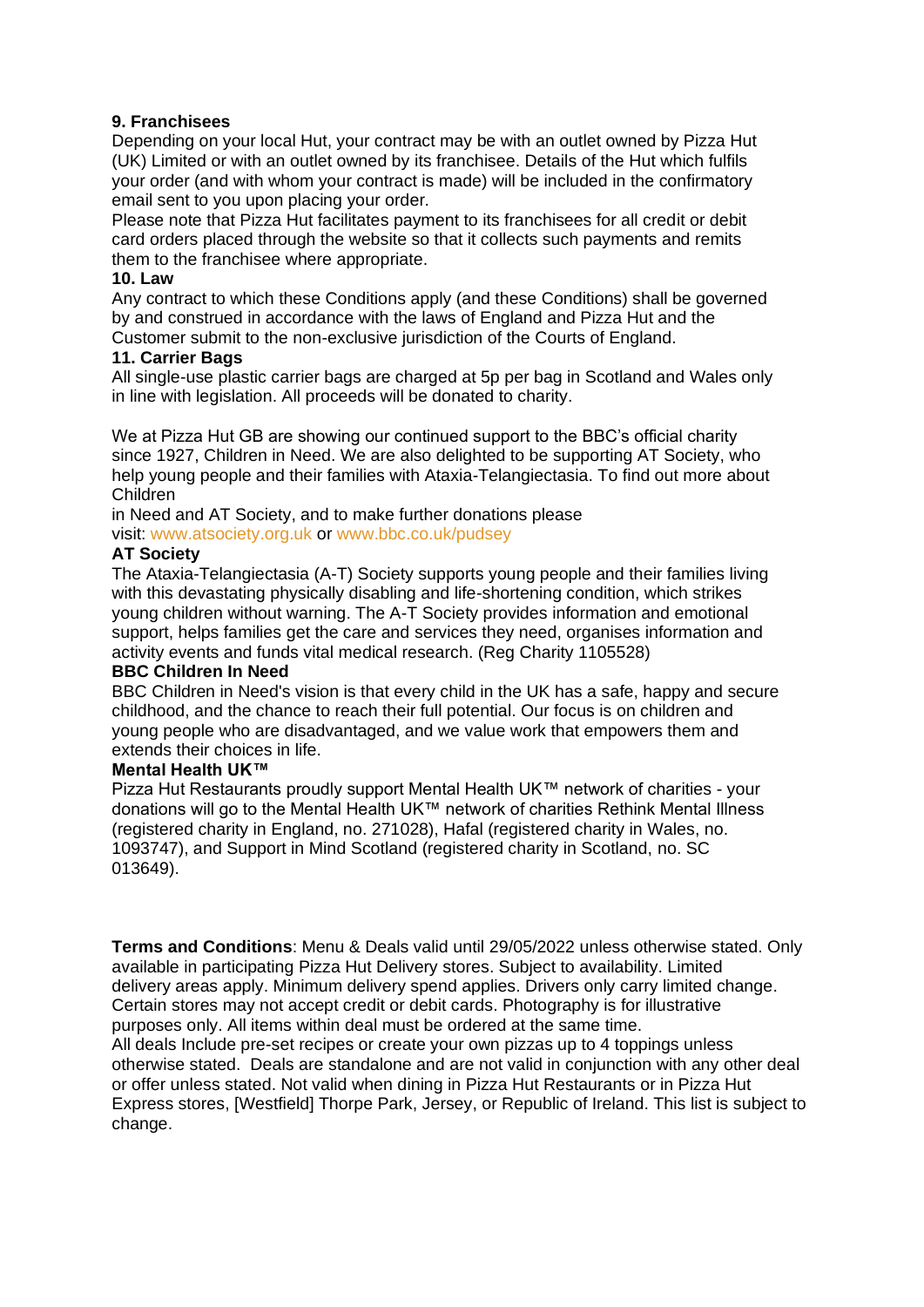Doritos is the registered trademark of Pepsico Inc.

Ben & Jerry's and associated words and designs are trademarks of Unilever. ® and ™ indicate trademarks owned or used under licence by Pizza Hut International, LLC. © 2022.

Beyond Meat®, and

the Beyond Meat logo are trademarks or registered trademarks of Beyond Meat, Inc. Beyond Meat®, Beyond Beef® Beyond Italian Sausage™ and the Beyond Meat logo are trademarks or registered trademarks of Beyond Meat, Inc.

Cadbury® is a trademark of Mondelēz international and used under license.

Yum! III (UK) Limited (trading as Pizza Hut Delivery) reserves the right to withdraw or amend this menu, deals and/or offers without prior notice.

# **Voucher Code - £10 off when you spend £25 or more.**

£10 off when you spend £25 or more on full price menu items online (the "**Voucher Code**"). Please enter your voucher code at checkout to benefit from this offer. Voucher Code is valid for 90 days from date of issue. All items within deal must be ordered at the same time. The Voucher Code can be used with pre-set recipes or create your own pizzas up to 4 toppings (unless otherwise stated). The Voucher Code is not transferable or redeemable for any cash alternative and cannot be used with DealBot or in conjunction with any other offer, voucher code or discount (unless otherwise stated). The Voucher Code excludes KFC Popcorn Chicken Pizza, Combos, double-up deals on sides, desserts and drinks or any other deal or promotion on the website. Subject to availability and minimum spend applies to delivery orders. Only one Voucher Code can be used per order. Offer only valid in participating Pizza Hut Delivery stores, limited delivery areas apply and a delivery charge may be applied when ordering from some Pizza Hit Delivery stores (please contact your local store to check). Not valid when ordering from Pizza Hut Restaurants or in Pizza Hut Express stores, Thorpe Park, Jersey, or Republic of Ireland. Not valid for orders placed over the phone or in person at a Pizza Hut Delivery store.

**COVID-19 UPDATE:, We are simplifying our menu options slightly to ease pressure on our hard-working team members. You can still get great-tasting pizza delivered straight to your door, but may notice a few products are temporarily no longer available to order.**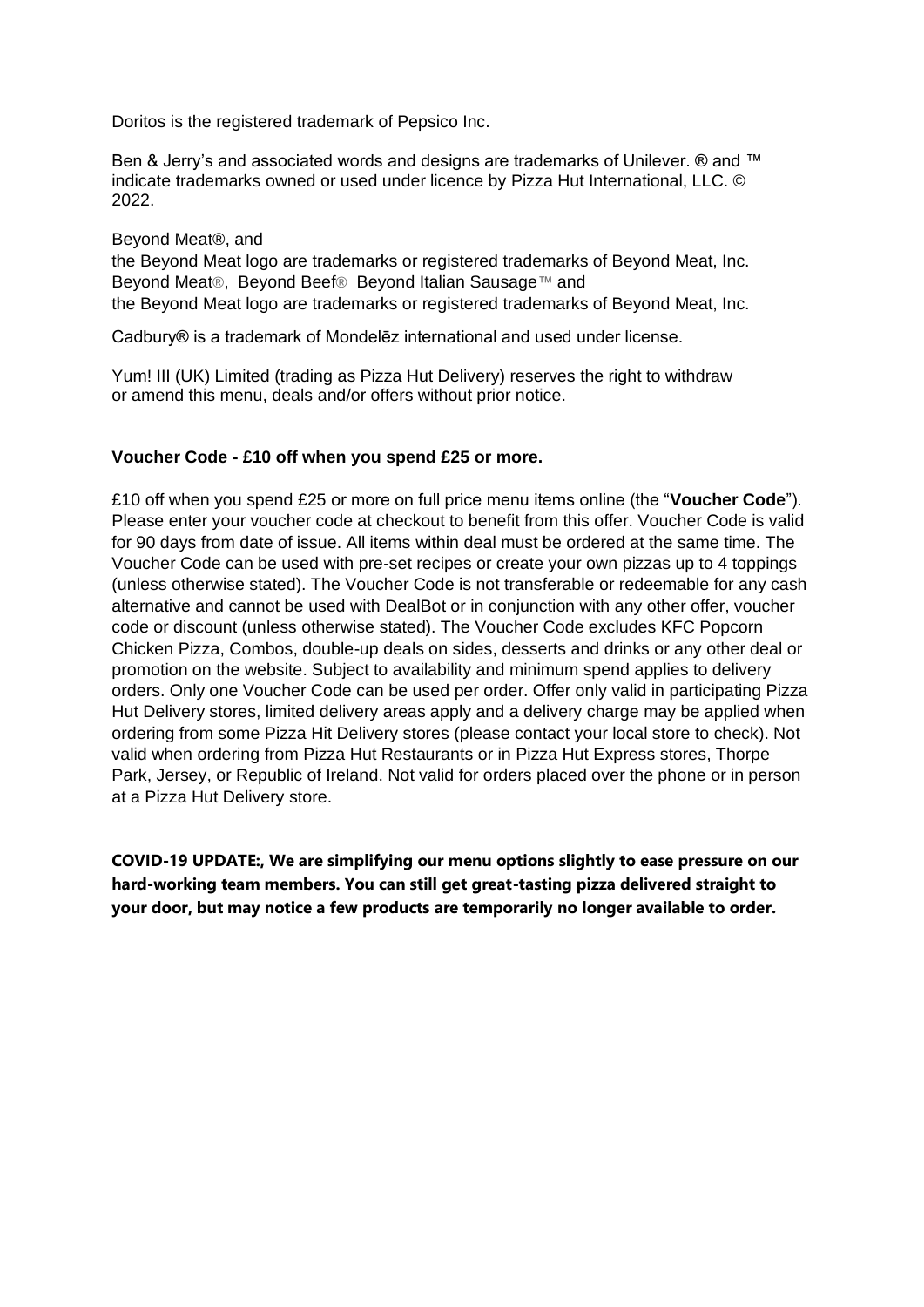**£28.99 Deal: 2 large pizzas, 2 classic sides, 1 cookie dough or 1 brownie, 1.5ltr drink** Deal includes x2 large pizzas (Classic, Pan or Italian only, extra charges apply for Stuffed Crust, Peri Peri Stuffed crust) Extra charges apply for Loaded pizzas.), 2 classic sides (side upgrades apply), 1 cookie dough (extra charges apply for Cadbury Caramel Cookie dough) or 1 triple chocolate brownie and 1.5lt drink (sugar tax applied). Valid until 14/8/2022. All items within deal must be ordered at the same time. Includes pre-set recipes or create your own pizzas up to 4 toppings (unless otherwise stated). Additional charges apply for side upgrades. Deals are not valid in conjunction with any other offers unless stated. Subject to availability and price may change depending on location. Minimum spend applies to Delivery orders. Limited delivery areas apply. Offer only valid in participating Pizza Hut Delivery stores. Not valid when from Pizza Hut Restaurants or in Pizza Hut Express stores, Thorpe Park, Jersey, or Republic of Ireland.

# **£30 Stuffed Crust Deal / Deluxe Deal – 2 Original Stuffed Crust pizzas, 2 classic sides, 1 1.5Ltr drink**

Deal includes: 2 Original Stuffed Crust pizzas (does not include Classic, Gluten free or Pan. extra charges apply for Peri-Peri stuffed crust, extra charges apply for Loaded pizzas), 2 classic sides (side upgrades apply), 1 1.5l bottle of drink (sugar tax applies). Valid until 14/8/2022. All items within deal must be ordered at the same time. Includes pre-set recipes or create your own pizzas up to 4 toppings (unless otherwise stated). Deals are not valid in conjunction with any other offers unless stated. Subject to availability. Minimum spend applies to Delivery orders. Limited delivery areas apply. Offer only valid in participating Pizza Hut Delivery stores. Not valid when from. Pizza Hut Restaurants or in Pizza Hut Express stores, Thorpe Park, Jersey, or Republic of Ireland.

# **£18.99 Original Stuffed Crust and a Classic Side Deal**

£18.99 Deal includes: 1 Original Stuffed Crust pizza (Extra charges apply for Peri-Peri Stuffed Crust, Extra charges apply for Loaded pizzas. Pizza does not include Classic, Pan or Gluten free base.) and 1 classic side (side upgrades apply). Valid until 14/8/2022. All items within deal must be ordered at the same time. Additional charges apply for side upgrades. Includes pre-set recipes or create your own pizzas up to 4 toppings (unless otherwise stated). Deals are not valid in conjunction with any other offers unless stated. Subject to availability. Minimum spend applies to Delivery orders. Limited delivery areas apply. Offer only valid in participating Pizza Hut Delivery stores. Not valid when from Pizza Hut Restaurants or in Pizza Hut Express stores, Thorpe Park, Jersey, or Republic of Ireland.

# **£25.99 Deal – 2 Large Pizza's, 2 Classic Sides, & 1.5ltr Drink**

Deal includes 2 large pizzas (Classic or Pan only, extra charges apply for Stuffed Crust, Peri-Peri Stuffed Crust. Extra charges apply for Loaded pizzas and sides upgrades.) 2 classic sides, 1.5l Drink (sugar tax applied). Valid until 14/8/2022. All items within deal must be ordered at the same time. Includes pre-set recipes or create your own pizzas up to 4 toppings (unless otherwise stated). Additional charges apply for side upgrades. Deals are not valid in conjunction with any other offers unless stated. Subject to availability and price may change depending on location. Minimum spend applies to Delivery orders. Limited delivery areas apply. Offer only valid in participating Pizza Hut Delivery stores. Not valid when from Pizza Hut Restaurants or in Pizza Hut Express stores, Thorpe Park, Jersey, or Republic of Ireland.

# **£18.99 Deal: 1 Medium Pizza, 1 Classic Side, 1 Ice Cream**

Deal includes x1 large pizzas (Classic or Pan only, extra charges apply for Stuffed Crust, Peri-Peri Stuffed Crust. Extra charges apply for Loaded pizzas.), 1 classic sides (side upgrades apply), 1 Ice Cream. Valid until 14/8/2022. All items within deal must be ordered at the same time. Includes pre-set recipes or create your own pizzas up to 4 toppings (unless otherwise stated). Additional charges apply for side upgrades. Deals are not valid in conjunction with any other offers unless stated. Subject to availability and price may change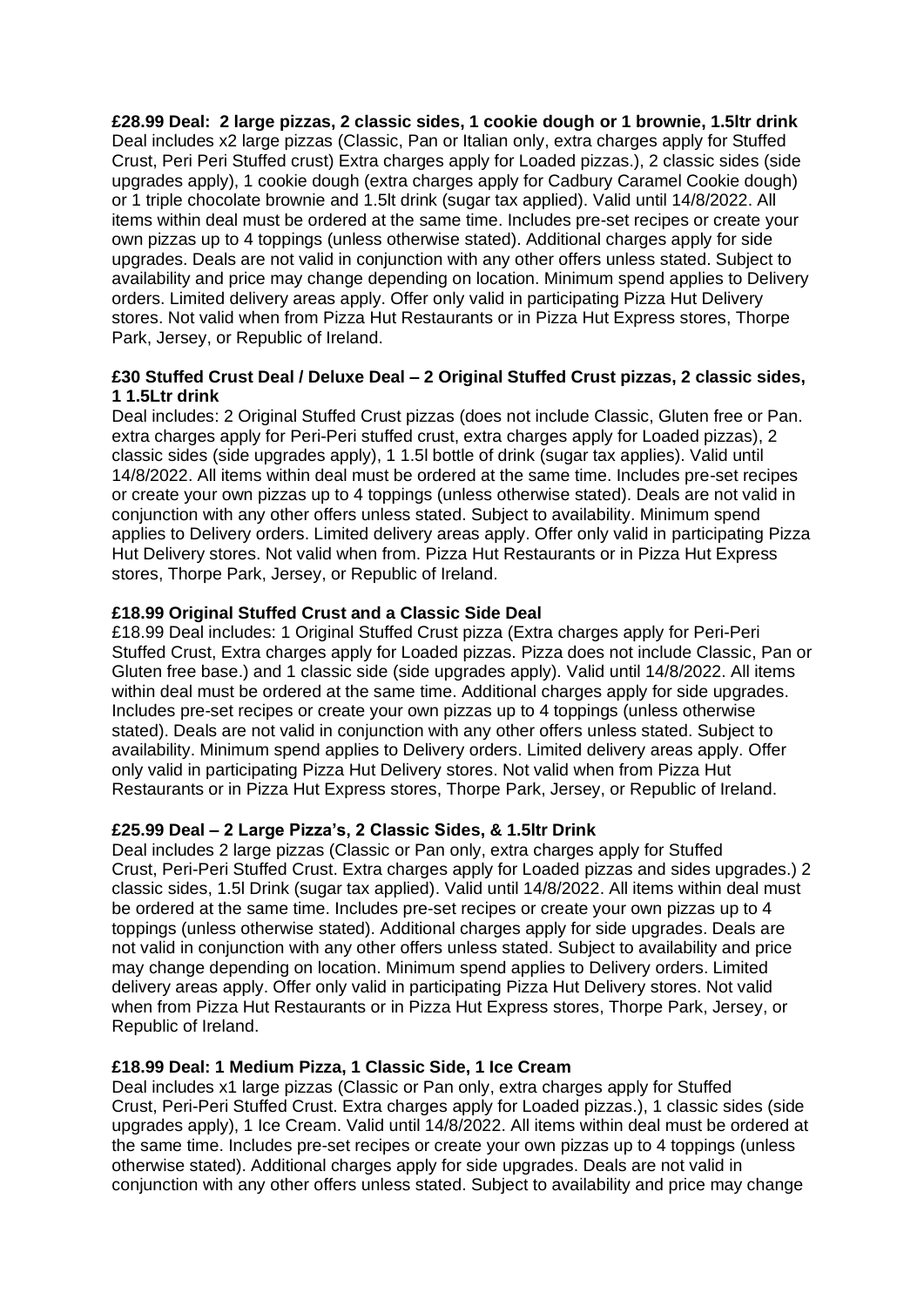depending on location. Minimum spend applies to Delivery orders. Limited delivery areas apply. Offer only valid in participating Pizza Hut Delivery stores. Not valid when from Pizza Hut Restaurants or in Pizza Hut Express stores, Thorpe Park, Jersey, or Republic of Ireland.

#### **£22.99 Deal: 1 Large Pizza, 1 Classic Side, 1 Ice Cream – Selected Stores only**

Deal includes x1 large pizzas (Classic or Pan only, extra charges apply for Stuffed Crust, Peri-Peri Stuffed Crust. Extra charges apply for Loaded pizzas.), 1 classic sides (side upgrades apply), 1 Ice Cream. Valid until 14/8/2022. All items within deal must be ordered at the same time. Includes pre-set recipes or create your own pizzas up to 4 toppings (unless otherwise stated). Additional charges apply for side upgrades. Deals are not valid in conjunction with any other offers unless stated. Subject to availability and price may change depending on location. Minimum spend applies to Delivery orders. Limited delivery areas apply. Offer only valid in participating Pizza Hut Delivery stores. Not valid when from Pizza Hut Restaurants or in Pizza Hut Express stores, Thorpe Park, Jersey, or Republic of Ireland.

#### **Individual Deal: £14.99 Medium Pizza, any side, 500ml drink**

Deal includes x1 medium pizza (Medium Classic or Gluten Free), any 1 side and a 500ml drink (full sugar tax applied). Valid until 14/8/2022. All items within deal must be ordered at the same time. Includes pre-set recipes or create your own pizzas up to 4 toppings (unless otherwise stated). Additional charges apply for side upgrades. Deals are not valid in conjunction with any other offers unless stated. Subject to availability and price may change depending on location. Minimum spend applies to Delivery orders. Limited delivery areas apply. Offer only valid in participating Pizza Hut Delivery stores. Not valid when from Pizza Hut Restaurants or in Pizza Hut Express stores, Thorpe Park, Jersey, or Republic of Ireland.

#### **Chicken and Cookie Dough Bundle: £9.99**

Deal includes x1 portion of chicken side and x1 cookie dough (extra charges apply for Cadbury Caramel Cookie dough). Valid until 14/8/2022. All items within deal must be ordered at the same time. Includes pre-set recipes or create your own pizzas up to 4 toppings (unless otherwise stated). Additional charges apply for side upgrades. Deals are not valid in conjunction with any other offers unless stated. Subject to availability and price may change depending on location. Minimum spend applies to Delivery orders. Limited delivery areas apply. Offer only valid in participating Pizza Hut Delivery stores. Not valid when from Pizza Hut Restaurants or in Pizza Hut Express stores, Thorpe Park, Jersey, or Republic of Ireland.

#### **£32 Deal – 3 large pizza's**

Deal includes 3 large pizzas (Classic, Pan or Italian only, extra charges apply for Stuffed Crust, Peri-Peri Stuffed Crust. Extra charges apply for Loaded pizzas.). Valid until 14/8/2022. All items within deal must be ordered at the same time. Includes pre-set recipes or create your own pizzas up to 4 toppings (unless otherwise stated). Additional charges apply for side upgrades. Deals are not valid in conjunction with any other offers unless stated. Subject to availability and price may change depending on location. Minimum spend applies to Delivery orders. Limited delivery areas apply. Offer only valid in participating Pizza Hut Delivery stores. Not valid when from Pizza Hut Restaurants or in Pizza Hut Express stores, Thorpe Park, Jersey, or Republic of Ireland.

# **£38.99 Deal – 3 large pizza's, x2 Classic sides**

Deal includes 3 large pizzas (Classic, or Pan only, extra charges apply for Stuffed Crust, Peri-Peri Stuffed Crust. Extra charges apply for Loaded pizzas.), 2 classic sides (side upgrades apply). Valid until 14/8/2022. All items within deal must be ordered at the same time. Includes pre-set recipes or create your own pizzas up to 4 toppings (unless otherwise stated). Additional charges apply for side upgrades. Deals are not valid in conjunction with any other offers unless stated. Subject to availability and price may change depending on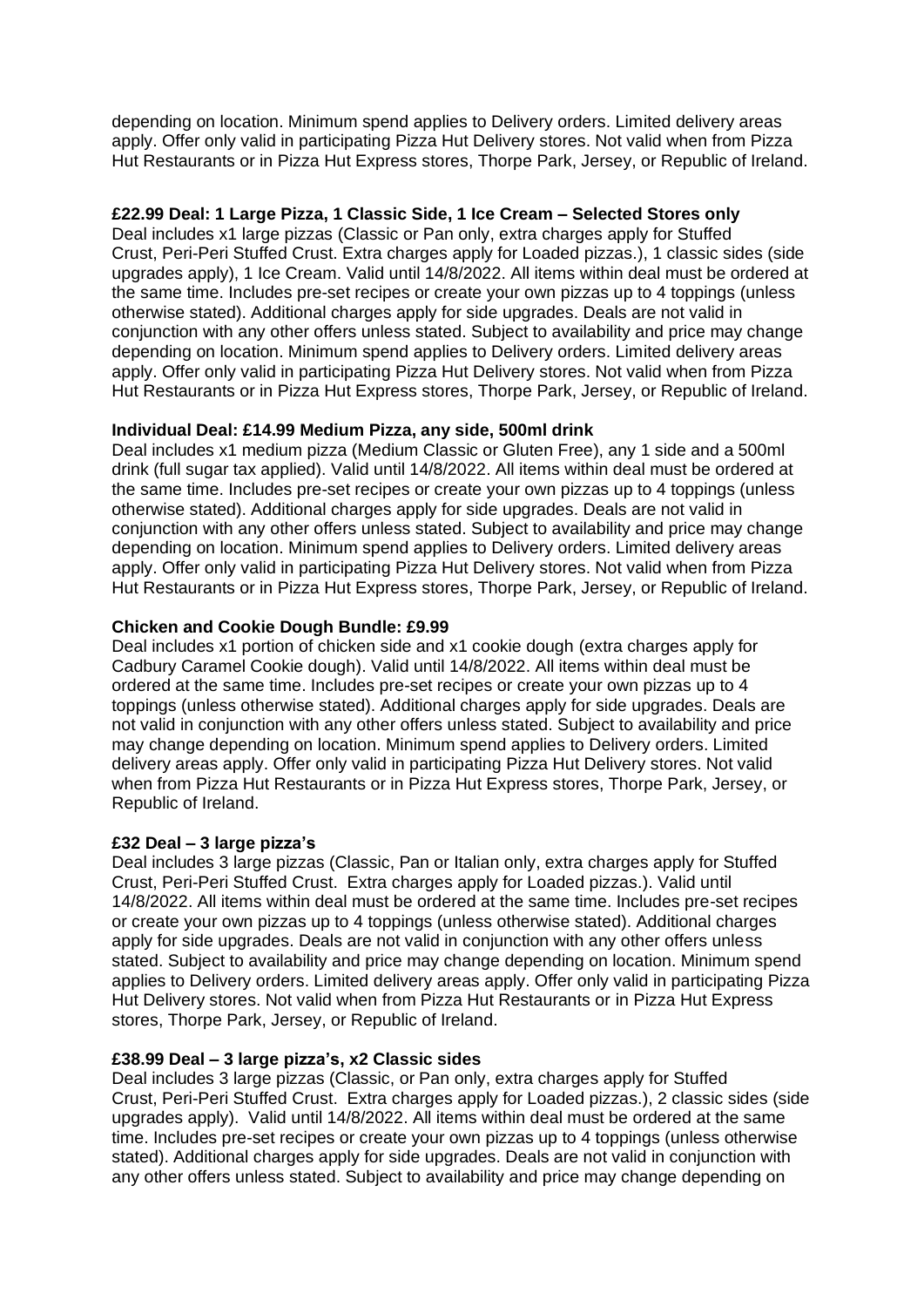location. Minimum spend applies to Delivery orders. Limited delivery areas apply. Offer only valid in participating Pizza Hut Delivery stores. Not valid when from Pizza Hut Restaurants or in Pizza Hut Express stores, Thorpe Park, Jersey, or Republic of Ireland.

#### **£40 Deal – 3 large pizza's, x2 Classic sides, x1 Any side**

Deal includes 3 large pizzas (Classic, Pan or Italian only, extra charges apply for Stuffed Crust, Peri-Peri Stuffed Crust. Extra charges apply for Loaded pizzas.), 2 classic sides (side upgrades apply), and 1 any side. Valid until 14/8/2022. All items within deal must be ordered at the same time. Includes pre-set recipes or create your own pizzas up to 4 toppings (unless otherwise stated). Additional charges apply for side upgrades. Deals are not valid in conjunction with any other offers unless stated. Subject to availability and price may change depending on location. Minimum spend applies to Delivery orders. Limited delivery areas apply. Offer only valid in participating Pizza Hut Delivery stores. Not valid when from Pizza Hut Restaurants or in Pizza Hut Express stores, Thorpe Park, Jersey, or Republic of Ireland.

**Monday Madness:** Large Pizza (extra charges apply to Stuffed Crust, Peri-Peri Stuffed Crust. Extra charges apply for Loaded pizzas) for £9.99. Mondays only. In participating Pizza Hut Delivery stores only (subject to availability). Note that this deal is not valid in conjunction with any other deal or offer. Prices are subject to change without notice. Limited delivery areas apply. Only valid in participating Pizza Hut Delivery stores. Not valid when dining in Pizza Hut Restaurants or in Pizza Hut Express stores, Thorpe Park, Jersey, or Republic of Ireland.

# **2'sday Tuesday:** Buy one pizza get one free, on Tuesday's only.

Order any medium or large pizza at full menu price, receive a second pizza for free. Lowest priced pizza is free. Excludes all small pizzas. (extra charges apply to Stuffed Crust, Peri-Peri Stuffed Crust. Extra charges apply for Loaded pizzas). Terms & conditions: All items from the deal must be ordered at the same time. For the avoidance of doubt, the following non- exhaustive list are amongst the items excluded from the deal; Create Your Own Pizzas, Ultimate Dippin' Box and Combos Deals (unless otherwise stated) in participating Pizza Hut Delivery stores only (subject to availability). Note that this deal is not valid in conjunction with any other deal or offer. Prices are subject to change without notice. Limited delivery areas apply. Only valid in participating Pizza Hut Delivery stores. Not valid when dining in Pizza Hut Restaurants or in Pizza Hut Express stores, Thorpe Park, Jersey, or Republic of Ireland.

# **£10 Favourites Menu**

Valid until 14/8/2022. Deal includes large pizzas (Pan, Italian & Classic Crust. Extra charges apply for Stuffed Crust, Peri-Peri Stuffed Crust. Does not include Get Loaded pizzas) from the following recipes: Margherita, Hawaiian, Farmhouse, Veg Supreme and Pepperoni pizza. And sides: Double Cheese triangles, Double Chicken Strips. Available at participating stores only. Terms & conditions: All items from the deal must be ordered at the same time. For the avoidance of doubt, the following non- exhaustive list are amongst the items excluded from the deal; Create Your Own Pizzas, Ultimate Dippin' Box and Combos Deals (unless otherwise stated) in participating Pizza Hut Delivery stores only (subject to availability). Note that this deal is not valid in conjunction with any other deal or offer. Prices are subject to change without notice. Limited delivery areas apply. Only valid in participating Pizza Hut Delivery stores. Not valid when dining in Pizza Hut Restaurants or in Pizza Hut Express stores, Thorpe Park, Jersey, or Republic of Ireland.

# **£5 Favourites Menu**

Valid until 14/8/2022. For £5 Favourites Menu deal details, availability, and pricing may vary by location and store. Go online to check the deal at your local store. Deal includes: Flatbreads from the following recipes; Chicken & Bacon, Peri-Peri Chicken & BM Italian Sausage & medium pizzas from the following recipes: Margherita, Hawaiian, Farmhouse,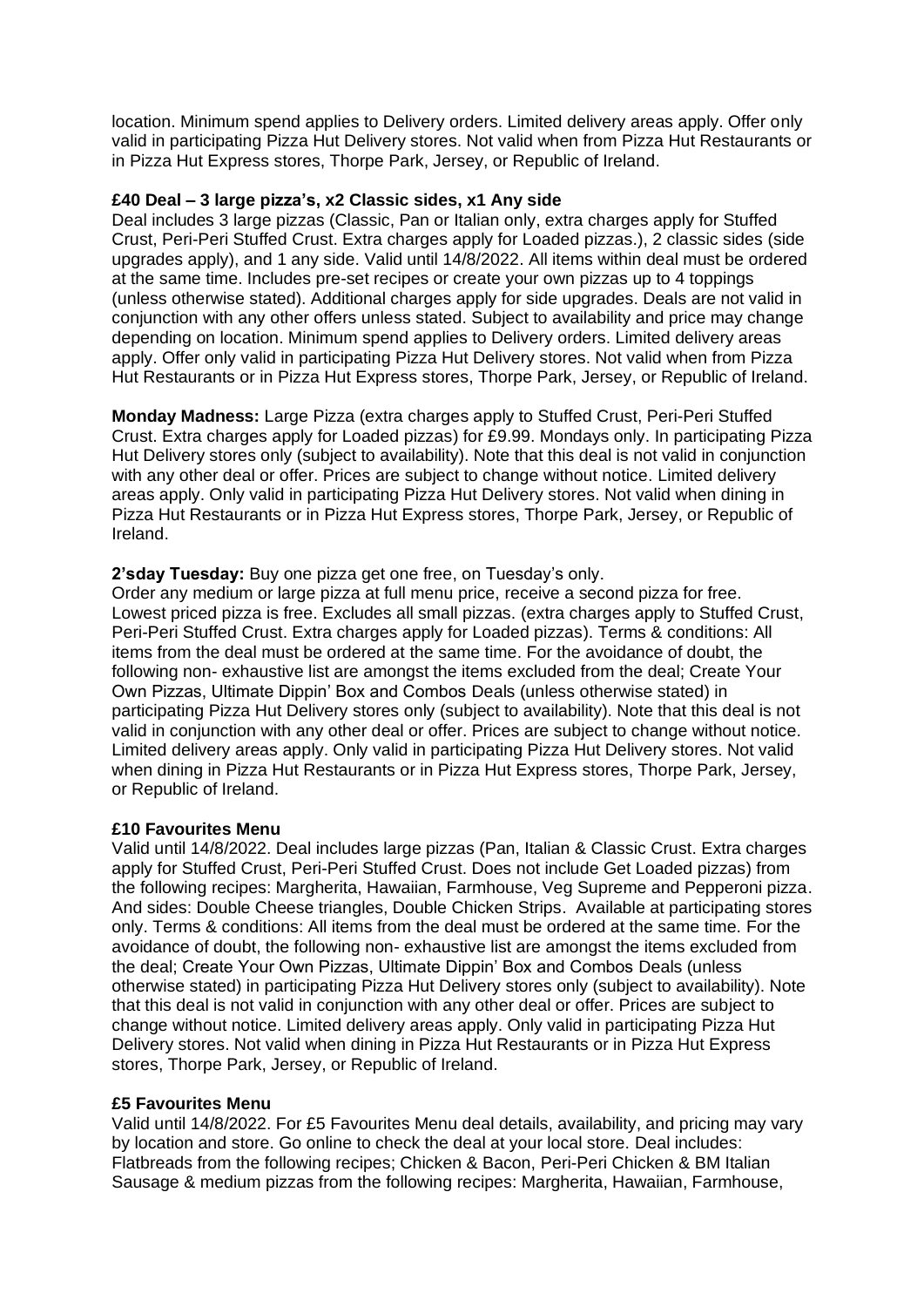Veg Supreme and Pepperoni pizza. And sides: Macaroni Cheese Pasta, Chicken Strips, Cheese Triangles and XL Wedges. All other items are excluded from the £5 Favourites Menu. Ask in store for details. Available at participating stores only. Terms & conditions: All items from the deal must be ordered at the same time. For the avoidance of doubt, the following non- exhaustive list are amongst the items excluded from the deal; Create Your Own Pizzas, Ultimate Dippin' Box and Combos Deals (unless otherwise stated) in participating Pizza Hut Delivery stores only (subject to availability). Note that this deal is not valid in conjunction with any other deal or offer. Prices are subject to change without notice. Limited delivery areas apply. Only valid in participating Pizza Hut Delivery stores. Not valid when dining in Pizza Hut Restaurants or in Pizza Hut Express stores, Thorpe Park, Jersey, or Republic of Ireland. Doritos is the registered trademark of Pepsico Inc.

#### **Buy One Pizza, Get One Free.**

Buy one pizza get one free when you order a medium or large pizza at full menu price. Extra charges apply for Stuffed Crust & Peri-Peri Stuffed crust. Extra charges apply for Loaded pizzas. Lowest priced pizza is free. Valid until 14/8/2022. All items within deal must be ordered at the same time. Includes pre-set recipes or create your own pizzas up to 4 toppings (unless otherwise stated). Deals are not valid in conjunction with any other offers unless stated. Subject to availability. Minimum spend applies to Delivery orders. Limited delivery areas apply. Offer only valid in participating Pizza Hut Delivery stores. Not valid when from. Pizza Hut Restaurants or in Pizza Hut Express stores, Thorpe Park, Jersey, or Republic of Ireland.

# **£19.99 Deal - 1 large Pizza, 2 Classic Sides, 1.5ltr Drink**

£19.99 Deal includes: 1 large pizza (Classic or Pan only, extra charges apply for Stuffed Crust & Peri-Peri Stuffed Crust. Extra charges apply for Loaded pizzas), 2 classic sides (side upgrades apply) and 1 1.5ltr drink (sugar tax applies). Valid until 14/8/2022. All items within deal must be ordered at the same time. Includes pre-set recipes or create your own pizzas up to 4 toppings (unless otherwise stated). Additional charges apply for side upgrades. Deals are not valid in conjunction with any other offers unless stated. Subject to availability. Minimum spend applies to Delivery orders. Limited delivery areas apply. Offer only valid in participating Pizza Hut Delivery stores. Not valid when from Pizza Hut Restaurants or in Pizza Hut Express stores, Thorpe Park, Jersey, or Republic of Ireland.

# **£50 Big Deal – 4 large Pizza's, 2 Any Sides, 2 Classic Sides**

Deal includes: 4 large pizzas (Classic or Pan only, extra charges apply for Stuffed Crust & Peri-Peri Stuffed Crust. Extra charges apply for Loaded pizzas), 2 any sides, and 2 classic sides (side upgrades apply). Valid until 14/8/2022. All items within deal must be ordered at the same time. Includes pre-set recipes or create your own pizzas up to 4 toppings (unless otherwise stated). Additional charges apply for side upgrades. Deals are not valid in conjunction with any other offers unless stated. Subject to availability and price may change depending on location. Minimum spend applies to Delivery orders. Limited delivery areas apply. Offer only valid in participating Pizza Hut Delivery stores. Not valid when from Pizza Hut Restaurants or in Pizza Hut Express stores, Thorpe Park, Jersey, or Republic of Ireland.

# **£20.99 Bundle – 2 Medium Pizzas & Classic side**

Deal includes 2 medium pizzas (Classic or Gluten free only. Extra charges apply for Stuffed Crust & Peri-Peri Stuffed Crust. Loaded pizzas not included), and 1 classic side (side upgrades apply). Valid until 14/08/2022. All items within deal must be ordered at the same time. Includes pre-set recipes or create your own pizzas up to 4 toppings (unless otherwise stated). Additional charges apply for side upgrades. Deals are not valid in conjunction with any other offers unless stated. Subject to availability. Minimum spend applies to Delivery orders. Limited delivery areas apply. Offer only valid in participating Pizza Hut Delivery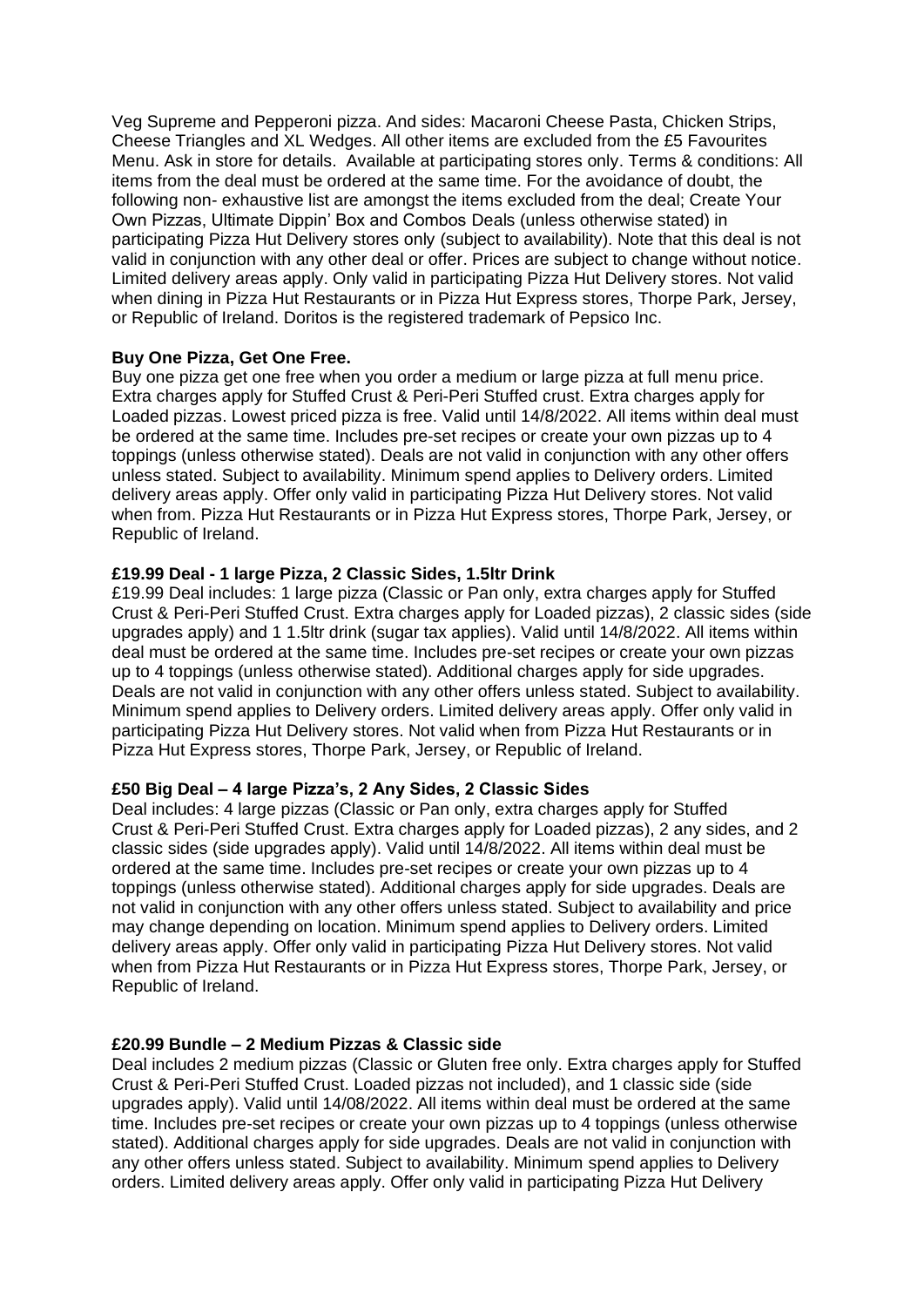stores. Not valid when from. Pizza Hut Restaurants or in Pizza Hut Express stores, Thorpe Park, Jersey, or Republic of Ireland.

# **£22.99 Bundle – 2 Large Pizzas & Classic side**

Deal includes: 2 large pizzas (Classic or Pan only. Extra charges apply for Stuffed Crust & Peri-Peri Stuffed Crust. Extra charges apply for Loaded pizzas), and 1 classic side (side upgrades apply). Valid until 14/8/2022. All items within deal must be ordered at the same time. Includes pre-set recipes or create your own pizzas up to 4 toppings (unless otherwise stated). Additional charges apply for Loaded Pizzas and side upgrades. Deals are not valid in conjunction with any other offers unless stated. Subject to availability. Minimum spend applies to Delivery orders. Limited delivery areas apply. Offer only valid in participating Pizza Hut Delivery stores. Not valid when from. Pizza Hut Restaurants or in Pizza Hut Express stores, Thorpe Park, Jersey, or Republic of Ireland.

#### **£10 Large Pizza When you buy 2 or more**

Deal includes 2 large pizzas (Classic or Pan only. Extra charges apply for Stuffed Crust, Peri-Peri Stuffed Crust. Extra charges apply for Loaded pizzas) at £10 each. Valid until 14/8/2022. All items within deal must be ordered at the same time. Includes pre-set recipes or create your own pizzas up to 4 toppings (unless otherwise stated). Deals are not valid in conjunction with any other offers unless stated. Subject to availability. Minimum spend applies to Delivery orders. Limited delivery areas apply. Offer only valid in participating Pizza Hut Delivery stores. Not valid when from. Pizza Hut Restaurants or in Pizza Hut Express stores, Thorpe Park, Jersey, or Republic of Ireland.

#### **Any 2 topping medium pizza £4.99 / Any Medium £6.99 / Any Large £8.99 Collection**

Price is shown for Medium Classic or Gluten Free / Large Classic or Pan, (Extra charges apply for Stuffed Crust & Peri-Peri Stuffed Crust. Extra charges apply for Loaded pizzas) Collection only. Valid until 14/8/2022. All items within deal must be ordered at the same time. Includes pre-set recipes or create your own pizzas up to 4 toppings (unless otherwise stated). Deals are not valid in conjunction with any other offers unless stated. Subject to availability. Minimum spend applies to Delivery orders. Limited delivery areas apply. Offer only valid in participating Pizza Hut Delivery stores. Not valid when from Pizza Hut Restaurants or in Pizza Hut Express stores, Thorpe Park, Jersey, or Republic of Ireland.

# **Any Medium £5.99 / £6.99 Collection**

Price is shown for Medium Classic or Gluten Free. Collection only. Valid until 14/8/2022. All items within deal must be ordered at the same time. Includes pre-set recipes or create your own pizzas up to 4 toppings (unless otherwise stated). Deals are not valid in conjunction with any other offers unless stated. Subject to availability. Minimum spend applies to Delivery orders. Limited delivery areas apply. Offer only valid in participating Pizza Hut Delivery stores. Not valid when from Pizza Hut Restaurants or in Pizza Hut Express stores, Thorpe Park, Jersey, or Republic of Ireland.

#### **Any Size Pizza £6.99 / £7.99 / £8.99 / £9.99 / £10.99 / £11.99 Collection**

Price is shown for Classic Crust, Pan or Gluten-Free Pizza (medium size only) (Extra charges apply for Stuffed Crust & Peri-Peri Stuffed Crust. Extra charges apply for Loaded pizzas). Collection only. Valid until 14/8/2022. All items within deal must be ordered at the same time. Includes pre-set recipes or create your own pizzas up to 4 toppings (unless otherwise stated). Deals are not valid in conjunction with any other offers unless stated. Subject to availability. Minimum spend applies to Delivery orders. Limited delivery areas apply. Offer only valid in participating Pizza Hut Delivery stores. Not valid when from Pizza Hut Restaurants in Pizza Hut Express stores, Thorpe Park, Jersey, or Republic of Ireland.

# **Feast For 1: 2 topping medium Pizza, 1 Classic Side + 500ml drink for £10.99 / £11.99 /**

**£12.99** Deal includes 2 topping medium Pizza (classic crust only), 1 classic side (side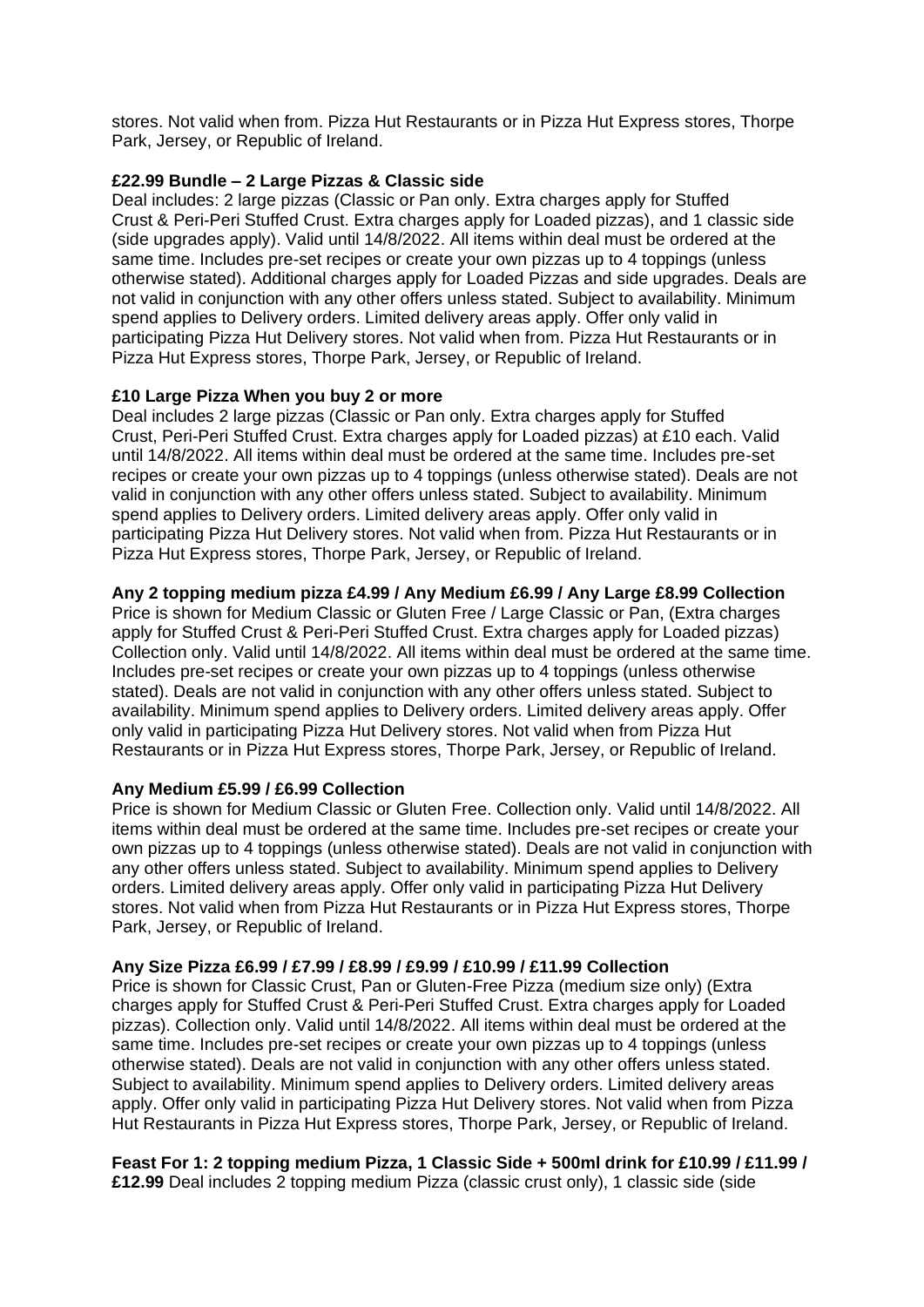upgrades apply) and 1 500ml drink (sugar tax applies). Valid until 14/8/2022.. All items within deal must be ordered at the same time. Includes pre-set recipes or create your own pizzas up to 4 toppings

(unless otherwise stated). Additional charges apply for side upgrades. Deals are not valid in conjunction with any other offers unless stated. Subject to availability. Minimum spend applies to Delivery orders. Limited delivery areas apply. Offer only valid in participating Pizza Hut Delivery stores. Not valid when from Pizza Hut Restaurants or in Pizza Hut Express stores, Thorpe Park, Jersey, or Republic of Ireland.

# **Feast For 1: 1 Flatbread OR 1 topping medium Pizza, 1 Classic Side + 500ml drink for**

**£10.99 / £11.99 / £12.99** Deal includes 1 Flatbread OR 1 topping medium Pizza (classic crust only), 1 classic side (side upgrades apply) and 1 500ml drink (sugar tax applies). Valid until 14/8/2022. All items within deal must be ordered at the same time. Includes pre-set recipes or create your own pizzas up to 1 toppings

(unless otherwise stated). Additional charges apply for side upgrades. Deals are not valid in conjunction with any other offers unless stated. Subject to availability. Minimum spend applies to Delivery orders. Limited delivery areas apply. Offer only valid in participating Pizza Hut Delivery stores. Not valid when from Pizza Hut Restaurants or in Pizza Hut Express stores, Thorpe Park, Jersey, or Republic of Ireland.

#### **£11.99 / £12.99 / £13.99 "Early Week Deal" 1 Medium Pizza & 1 Classic side**

Deal includes: Any 1 Medium (Classic & Gluten-Free) Pizza, and 1 classic side (side upgrades apply). Valid Monday to Thursday Only. Valid until 14/8/2022. All items within deal must be ordered at the same time. Includes pre-set recipes or create your own pizzas up to 4 toppings (unless otherwise stated). Additional charges apply for side upgrades. Deals are not valid in conjunction with any other offers unless stated. Subject to availability. Minimum spend applies to Delivery orders. Limited delivery areas apply. Offer only valid in participating Pizza Hut Delivery stores. Not valid when from Pizza Hut Restaurants or in Pizza Hut Express stores, Thorpe Park, Jersey, or Republic of Ireland.

# **£19.99 1 large Pizza & Ultimate Dippin Deal**

Deal includes 1 large pizza (Pan & Classic Crust. Extra charges apply for Stuffed Crust & Peri-Peri Stuffed Crust. Extra charges apply for Loaded pizzas) and 2 sides (side upgrades may apply). Valid until 14/8/2022. All items within deal must be ordered at the same time. Includes pre-set recipes or create your own pizzas up to 4 toppings (unless otherwise stated). Deals are not valid in conjunction with any other offers unless stated. Subject to availability. Minimum spend applies to Delivery orders. Limited delivery areas apply. Offer only valid in participating Pizza Hut Delivery stores. Not valid when from Pizza Hut Restaurants or in Pizza Hut Express stores, Thorpe Park, Jersey, or Republic of Ireland.

#### **£17.99 1 Large Pizza and cookie dough**

Deal includes 1 Large Pizza (Pan & Classic Crust. Extra charges apply for Stuffed Crust & Cheesy Garlic Butter Stuffed Crust. Extra charges apply for Loaded pizzas), and 1 cookie dough (extra charges apply for Cadbury Caramel Cookie dough). Valid until 14/8/2022. All items within deal must be ordered at the same time. Includes pre-set recipes or create your own pizzas up to 4 toppings (unless otherwise stated). Deals are not valid in conjunction with any other offers unless stated. Subject to availability. Minimum spend applies to Delivery orders. Limited delivery areas apply. Offer only valid in participating Pizza Hut Delivery stores. Not valid when from Pizza Hut Restaurants or in Pizza Hut Express stores, Thorpe Park, Jersey, or Republic of Ireland.

**£13.99 2 topping medium pizzas & 2 Classic Sides, Go medium for +£2, Go large + £2.** Deal includes 2 topping medium pizza (classic crust). Upgrade to any recipe Medium (Classic or Gluten-Free) pizza for +£2. Upgrade to Large (Pan or Classic Crust) for further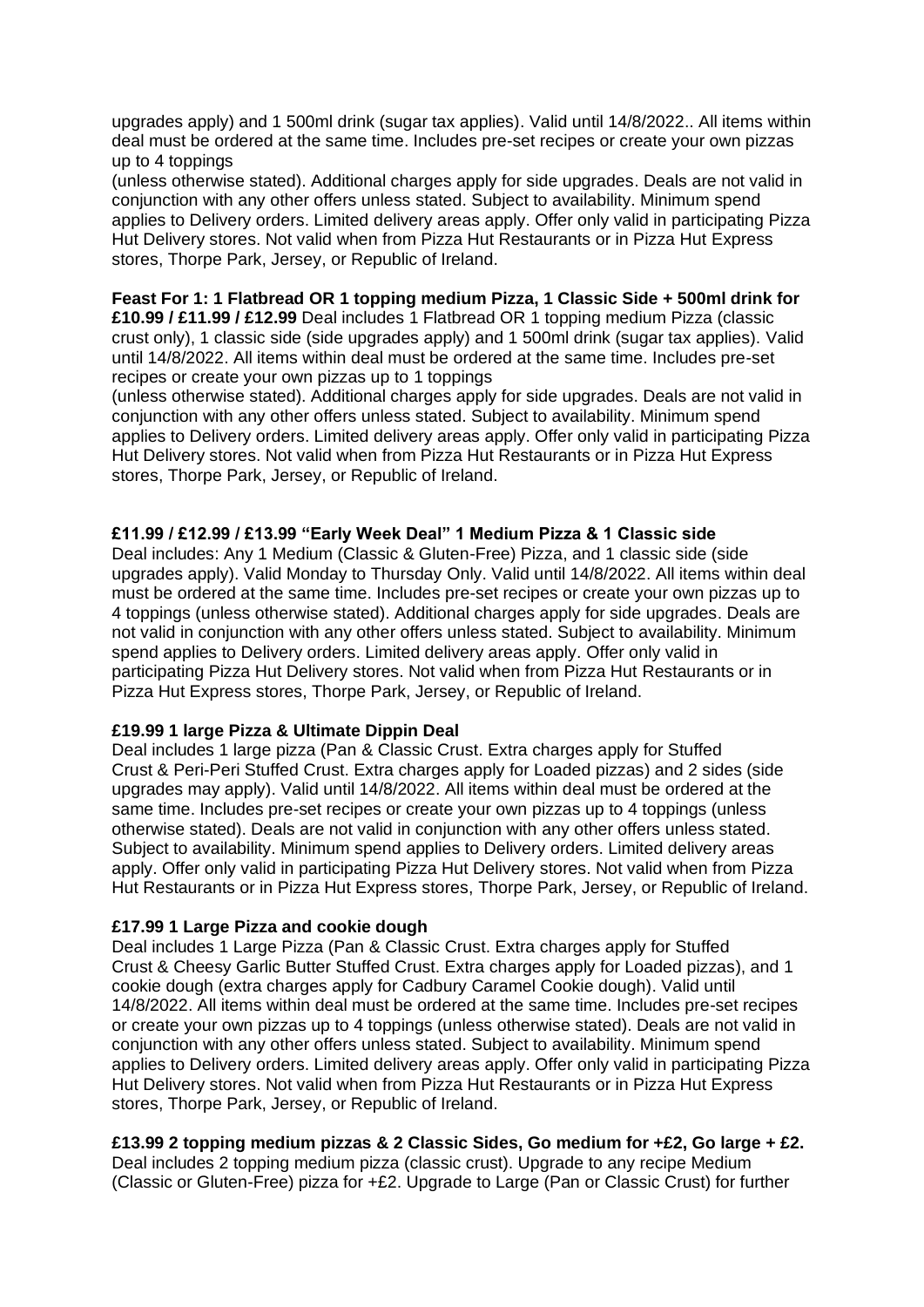+£2. (Extra charges apply for Stuffed Crust & Peri-Peri Stuffed Crust. Extra charges apply for Loaded pizzas). + 2 classic sides (side upgrades apply). Valid until 14/8/2022. All items within deal must be ordered at the same time. Includes pre-set recipes or create your own pizzas up to 4 toppings (unless otherwise stated). Additional charges apply for side upgrades. Deals are not valid in conjunction with any other offers unless stated. Subject to availability. Minimum spend applies to Delivery orders. Limited delivery areas apply. Offer only valid in participating Pizza Hut Delivery stores. Not valid when from Pizza Hut Restaurants or in Pizza Hut Express stores, Thorpe Park, Jersey, or Republic of Ireland.

# **£15 /£15.49 / £15.99 1 Medium Pizza & 2 Classic Sides**

Deal includes: any medium Pizza (Classic & Gluten-Free), and 2 classic sides (side upgrades apply). Not valid with other deal or offer. Valid until 14/8/2022. All items within deal must be ordered at the same time. Includes pre-set recipes or create your own pizzas up to 4 toppings (unless otherwise stated). Additional charges apply for side upgrades. Deals are not valid in conjunction with any other offers unless stated. Subject to availability. Minimum spend applies to Delivery orders. Limited delivery areas apply. Offer only valid in participating Pizza Hut Delivery stores. Not valid when from Pizza Hut Restaurants or in Pizza Hut Express stores, Thorpe Park, Jersey, or Republic of Ireland.

# **£20 1 Large Pizza, Any 3 Sides**

Deal includes 1 Large Pizza (Pan & Classic Crust. Extra charges apply for Stuffed Crust & Peri-Peri Stuffed Crust. Extra charges apply for Loaded pizzas), and 2 Any sides excludes Ultimate Dippin box and combos. Valid until 14/8/2022. All items within deal must be ordered at the same time. Includes pre-set recipes or create your own pizzas up to 4 toppings (unless otherwise stated). Additional charges apply for side upgrades. Deals are not valid in conjunction with any other offers unless stated. Subject to availability. Minimum spend applies to Delivery orders. Limited delivery areas apply. Offer only valid in participating Pizza Hut Delivery stores. Not valid when from Pizza Hut Restaurants or in Pizza Hut Express stores, Thorpe Park, Jersey, or Republic of Ireland.

# **25% Off When You Spend £20 or more**

25% Off when you spend £20 or more at full menu price. Excludes flatbreads, drinks and all desserts. Valid until 14/8/2022. All items within deal must be ordered at the same time. Includes pre-set recipes or create your own pizzas up to 4 toppings (unless otherwise stated). Deals are not valid in conjunction with any other offers unless stated. Subject to availability. Minimum spend applies to Delivery orders. Limited delivery areas apply. Offer only valid in participating Pizza Hut Delivery stores. Not valid when from Pizza Hut Restaurants or in Pizza Hut Express stores, Thorpe Park, Jersey, or Republic of Ireland.

# **40% Off When You Spend £30 / £35 / £40 or more**

40% Off when you spend £30 / £35 / £40 or more at full menu price. Excludes flatbreads, drinks and all desserts. Valid until 14/8/2022. All items within deal must be ordered at the same time. Includes pre-set recipes or create your own pizzas up to 4 toppings (unless otherwise stated). Deals are not valid in conjunction with any other offers unless stated. Subject to availability. Minimum spend applies to Delivery orders. Limited delivery areas apply. Offer only valid in participating Pizza Hut Delivery stores. Not valid when from Pizza Hut Restaurants or in Pizza Hut Express stores, Thorpe Park, Jersey, or Republic of Ireland.

# **50% Off Pizzas When You Spend £20 or more**

50% Off pizzas when you spend £20 or more at full menu price. Excludes flatbreads, drinks and all desserts. Valid until 14/8/2022. All items within deal must be ordered at the same time. Includes pre-set recipes or create your own pizzas up to 4 toppings (unless otherwise stated). Deals are not valid in conjunction with any other offers unless stated. Subject to availability. Minimum spend applies to Delivery orders. Limited delivery areas apply. Offer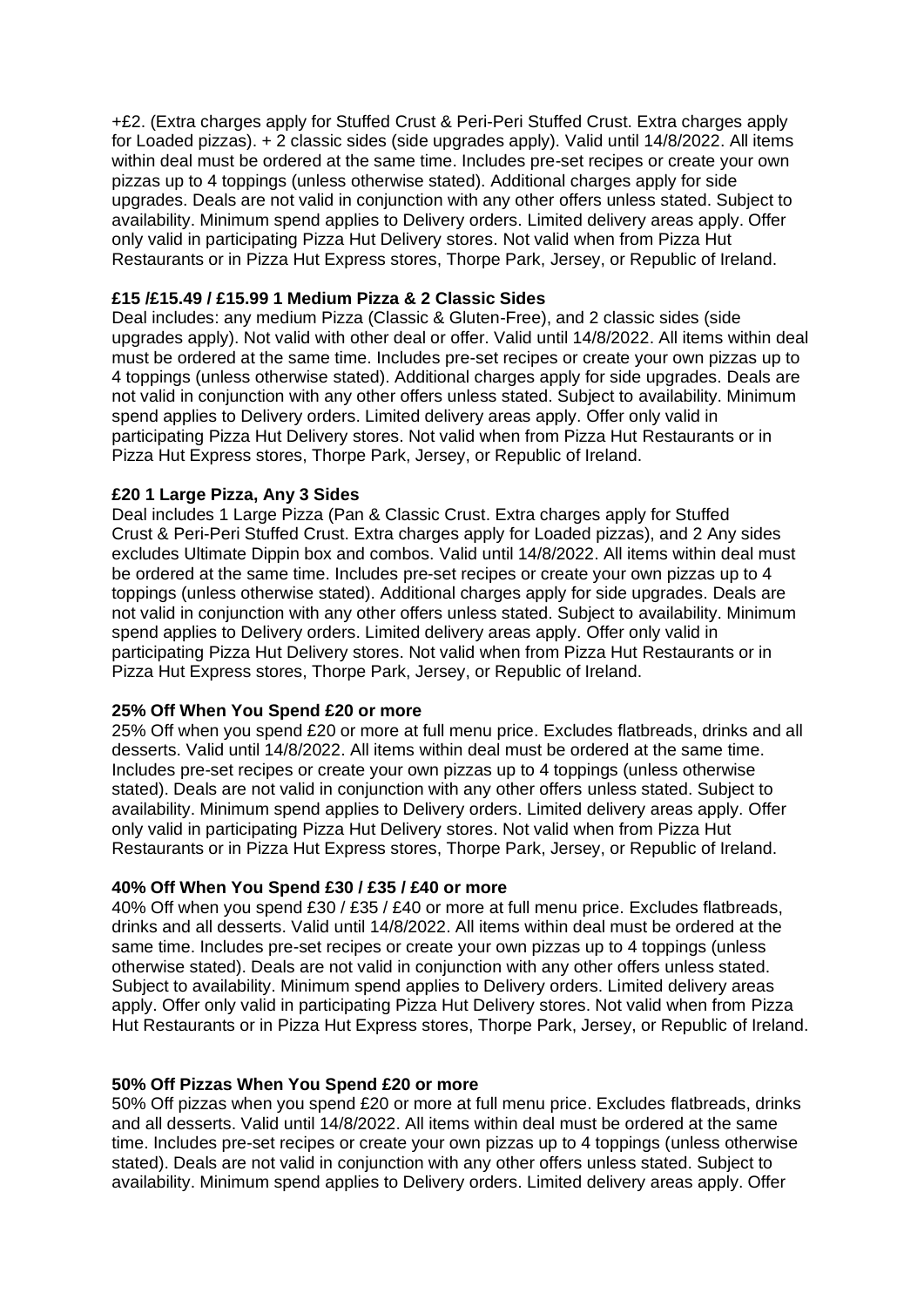only valid in participating Pizza Hut Delivery stores. Not valid when from Pizza Hut Restaurants or in Pizza Hut Express stores, Thorpe Park, Jersey, or Republic of Ireland.

# **50% Off Pizzas When You Spend £25 or more**

50% Off pizzas when you spend £25 or more at full menu price. Excludes flatbreads, drinks and all desserts. Valid until 14/8/2022. All items within deal must be ordered at the same time. Includes pre-set recipes or create your own pizzas up to 4 toppings (unless otherwise stated). Deals are not valid in conjunction with any other offers unless stated. Subject to availability. Minimum spend applies to Delivery orders. Limited delivery areas apply. Offer only valid in participating Pizza Hut Delivery stores. Not valid when from Pizza Hut Restaurants or in Pizza Hut Express stores, Thorpe Park, Jersey, or Republic of Ireland.

# **50% Off Pizzas When You Spend £30 or more**

50% Off pizzas when you spend £30 or more at full menu price. Excludes flatbreads, sides, drinks and all desserts. Valid until 14/8/2022. All items within deal must be ordered at the same time. Includes pre-set recipes or create your own pizzas up to 4 toppings (unless otherwise stated). Deals are not valid in conjunction with any other offers unless stated. Subject to availability. Minimum spend applies to Delivery orders. Limited delivery areas apply. Offer only valid in participating Pizza Hut Delivery stores. Not valid when from Pizza Hut Restaurants or in Pizza Hut Express stores, Thorpe Park, Jersey, or Republic of Ireland.

# **50% Off When You Spend £40 / £50 or more**

50% Off when you spend £40 / £50 or more at full menu price. Excludes flatbreads, drinks and all desserts. Valid until 14/8/2022. All items within deal must be ordered at the same time. Includes pre-set recipes or create your own pizzas up to 4 toppings (unless otherwise stated). Deals are not valid in conjunction with any other offers unless stated. Subject to availability. Minimum spend applies to Delivery orders. Limited delivery areas apply. Offer only valid in participating Pizza Hut Delivery stores. Not valid when from Pizza Hut Restaurants or in Pizza Hut Express stores, Thorpe Park, Jersey, or Republic of Ireland.

# **STUDENTS 50% Off when you spend £15/ £20 / £30/£35 or more.**

50% Off when you spend **£15/ £20 / £30/ £35** or more at full menu price. Excludes flatbreads, drinks and all dessert. Valid until 14/8/2022. All items within deal must be ordered at the same time. Includes pre-set recipes or create your own pizzas up to 4 toppings (unless otherwise stated). Deals are not valid in conjunction with any other offers unless stated. Subject to availability. Minimum spend applies to Delivery orders. Limited delivery areas apply. Offer only valid in participating Pizza Hut Delivery stores. Not valid when from Pizza Hut Restaurants or in Pizza Hut Express stores, Thorpe Park, Jersey, or Republic of Ireland.

# **3 Classic Sides For £5 / £5.49**

Deal include 3 classic sides. Excludes ultimate dippin box & combos. Valid until 14/8/2022. All items within deal must be ordered at the same time. Includes pre-set recipes or create your own pizzas up to 4 toppings (unless otherwise stated). Additional charges apply for side upgrades. Deals are not valid in conjunction with any other offers unless stated. Subject to availability. Minimum spend applies to Delivery orders. Limited delivery areas apply. Offer only valid in participating Pizza Hut Delivery stores. Not valid when from Pizza Hut Restaurants or in Pizza Hut Express stores, Thorpe Park, Jersey, or Republic of Ireland.

# **£15 / £15.99 Any 5 sides**

Deal includes any 5 sides. Excludes ultimate dippin box & combos. Valid until 14/8/2022. All items within deal must be ordered at the same time. Includes pre-set recipes or create your own pizzas up to 4 toppings (unless otherwise stated). Deals are not valid in conjunction with any other offers unless stated. Subject to availability. Minimum spend applies to Delivery orders. Limited delivery areas apply. Offer only valid in participating Pizza Hut Delivery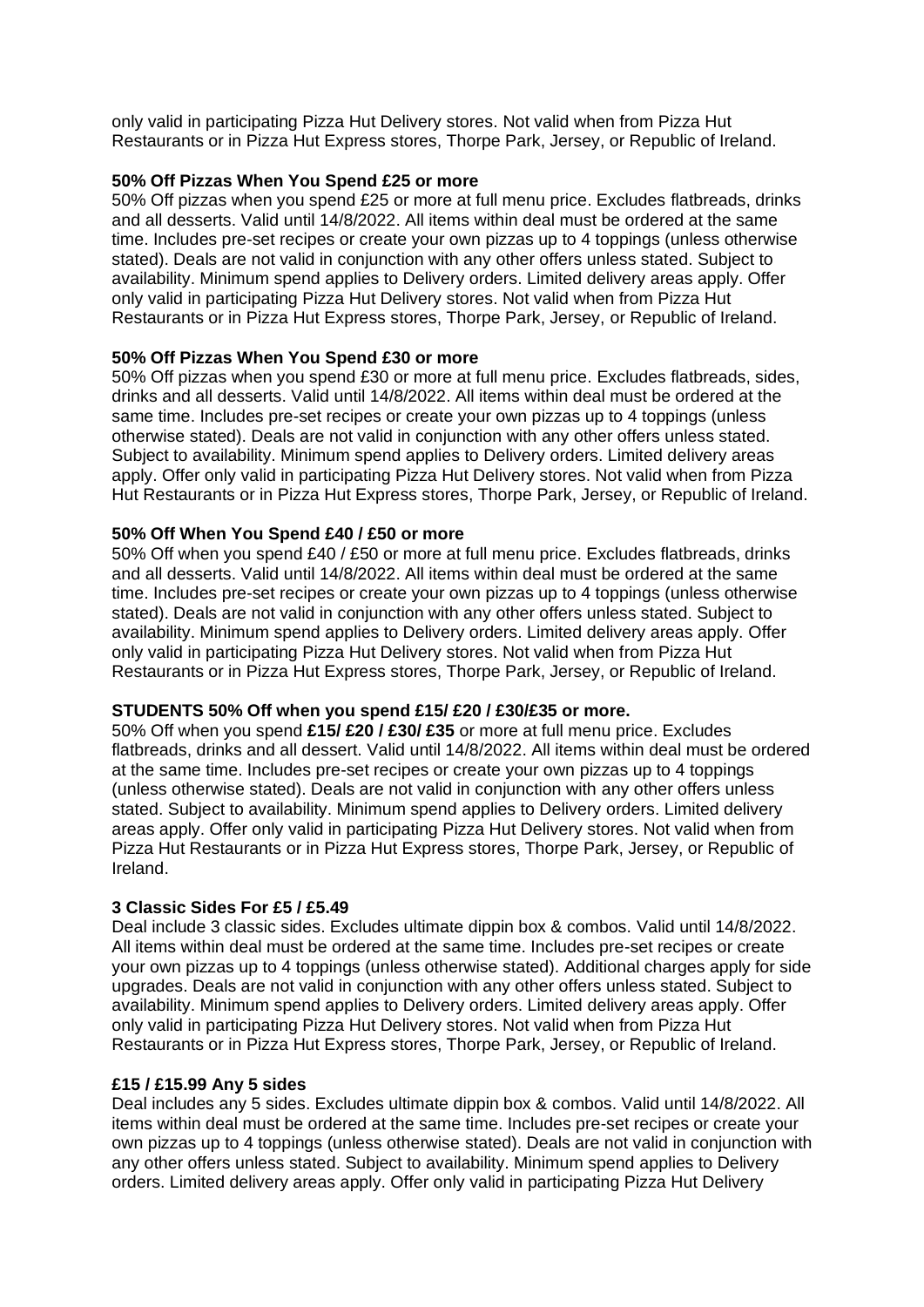stores. Not valid when from Pizza Hut Restaurants or in Pizza Hut Express stores, Thorpe Park, Jersey, or Republic of Ireland.

# **£30 2 Large Pizza, Any 3 Sides & 1.5ltr Drink**

Deal includes, 2 Large Pizzas (Pan & Classic Crust. Extra charges apply for Stuffed Crust & Peri-Peri Stuffed Crust. Extra charges apply for Loaded pizzas.), 3 Any sides (exclude Ultimate Dippin box, and combos), and 1 1.5ltr drink (sugar tax applies). Valid until 14/8/2022. All items within deal must be ordered at the same time. Includes pre-set recipes or create your own pizzas up to 4 toppings (unless otherwise stated). Deals are not valid in conjunction with any other offers unless stated. Subject to availability. Minimum spend applies to Delivery orders. Limited delivery areas apply. Offer only valid in participating Pizza Hut Delivery stores. Not valid when from Pizza Hut Restaurants or in Pizza Hut Express stores, Thorpe Park, Jersey, or Republic of Ireland.

#### **Large Pizza for £6.99 each when you buy 2 or more – Collection Only**

Deal includes 2 large Pizzas (Pan, & Classic Crust. Extra charges apply for Stuffed Crust & Peri-Peri Stuffed Crust. Extra charges apply for Loaded pizzas). Valid until 14/8/2022. All items within the deal must be ordered at the same time. Includes pre-set recipes or create your own pizzas up to 4 toppings (unless otherwise stated). Deals are not valid in conjunction with any other offers unless stated. Subject to availability. Minimum spend applies to Delivery orders. Limited delivery areas apply. Offer only valid in participating Pizza Hut Delivery stores. Not valid when from Pizza Hut Restaurants or in Pizza Hut Express stores, Thorpe Park, Jersey, or Republic of Ireland.

#### **2 Pizzas for £7.99 / £8.99**

Deal includes 2 large Pizzas (Pan & Classic Crust. Extra charges apply for Stuffed Crust & Peri-Peri Stuffed Crust. Extra charges apply for Loaded pizzas). Valid until 14/8/2022. All items within deal must be ordered at the same time. Includes pre-set recipes or create your own pizzas up to 4 toppings (unless otherwise stated). Deals are not valid in conjunction with any other offers unless stated. Subject to availability. Minimum spend applies to Delivery orders. Limited delivery areas apply. Offer only valid in participating Pizza Hut Delivery stores. Not valid when from Pizza Hut Restaurants or in Pizza Hut Express stores, Thorpe Park, Jersey, or Republic of Ireland.

#### **£10 off when you spend £30 or more.**

£10 off when you spend £30 or more at full menu price. Excludes combos double-up deals on sides, flatbreads, desserts and drinks. Valid until 14/8/2022. All items within deal must be ordered at the same time. Includes pre-set recipes or create your own pizzas up to 4 toppings (unless otherwise stated). Deals are not valid in conjunction with any other offers unless stated. Subject to availability. Minimum spend applies to Delivery orders. Limited delivery areas apply. Offer only valid in participating Pizza Hut Delivery stores. Not valid when from Pizza Hut Restaurants or in Pizza Hut Express stores, Thorpe Park, Jersey, or Republic of Ireland.

#### **£20 off when you spend £40 or more**

£20 off when you spend £40 or more at full menu price. Excludes Combos double-up deals on sides, flatbreads, desserts and drinks. Valid until 14/8/2022. All items within deal must be ordered at the same time. Includes pre-set recipes or create your own pizzas up to 4 toppings (unless otherwise stated). Deals are not valid in conjunction with any other offers unless stated. Subject to availability. Minimum spend applies to Delivery orders. Limited delivery areas apply. Offer only valid in participating Pizza Hut Delivery stores. Not valid when from Pizza Hut Restaurants or in Pizza Hut Express stores, Thorpe Park, Jersey, or Republic of Ireland.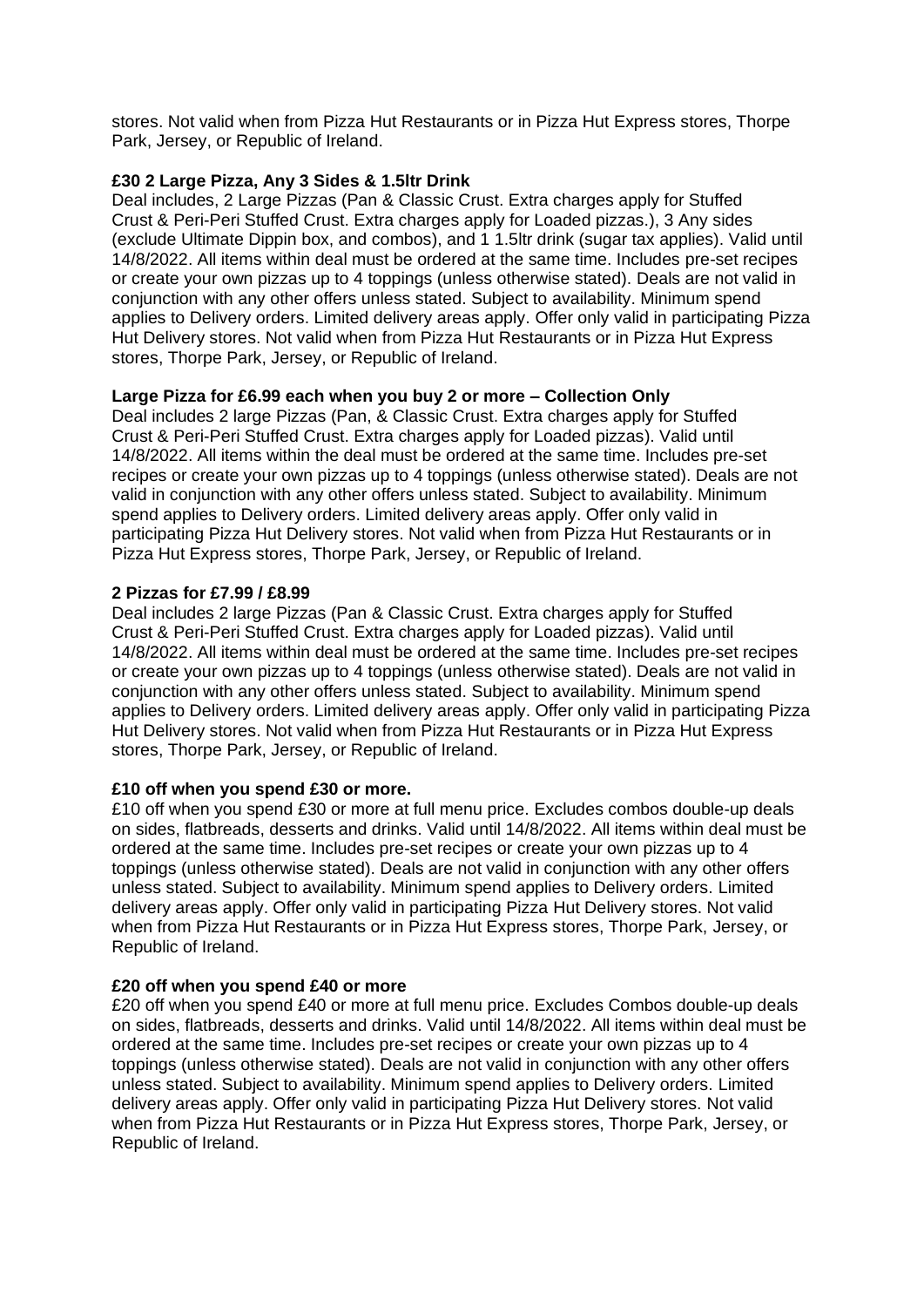#### **£3.99 Lunchtime Deal**

Deal includes 1 Flatbread Pizza or Macaroni & Cheese pasta, and 1 500ml drink (sugar tax applies). Valid until 4.00pm. Collection only. Valid until 14/8/2022. All items within deal must be ordered at the same time. Includes pre-set recipes or create your own pizzas up to 4 toppings (unless otherwise stated). Deals are not valid in conjunction with any other offers unless stated. Subject to availability. Minimum spend applies to Delivery orders. Limited delivery areas apply. Offer only valid in participating Pizza Hut Delivery stores. Not valid when from Pizza Hut Restaurants or in Pizza Hut Express stores, Thorpe Park, Jersey, or Republic of Ireland.

#### **25% off when you spend £20 or more**

25% Off when you spend £20 or more at full menu price. Excludes flatbreads. Valid until 14/8/2022. All items within deal must be ordered at the same time. Includes pre-set recipes or create your own pizzas up to 4 toppings (unless otherwise stated). Deals are not valid in conjunction with any other offers unless stated. Subject to availability. Minimum spend applies to Delivery orders. Limited delivery areas apply. Offer only valid in participating Pizza Hut Delivery stores. Not valid when from Pizza Hut Restaurants or in Pizza Hut Express stores, Thorpe Park, Jersey, or Republic of Ireland.

#### **2 Cookie Dough for £9.99**

2 Cookie Doughs for £9.99 (extra charges apply for Cadbury Caramel Cookie dough). Valid until 14/8/2022. All items within deal must be ordered at the same time. Deals are not valid in conjunction with any other offers unless stated. Subject to availability. Minimum spend applies to Delivery orders. Limited delivery areas apply. Offer only valid in participating Pizza Hut Delivery stores. Not valid when from Pizza Hut Restaurants or in Pizza Hut Express stores, Thorpe Park, Jersey, or Republic of Ireland.

**Online Delivery Speed Promise**: If over 10 mins late then receive a £10 Pizza Hut Delivery voucher code at Pizza Hut we're all about our customers and making it as easy as possible for everyone to get pizza as quickly as possible. We achieve this by being fast on our feet, but not on the streets. We have introduced our Online Delivery Speed Guarantee, to give you confidence that we are delivery experts. We ask you to utilise this guarantee with honesty and integrity for your benefit and the benefit of all our customers. As part of Our Online Delivery Speed Guarantee ("Speed Guarantee"), Pizza Hut will do everything we can to ensure that your online delivery order (exclusions apply, see below) is delivered to the nominated delivery address in under thirty minutes or at such time as selected by you in the event of a future order, where such selected time is at least 30 minutes after the order is received by Us. We love our customers and team members equally so we won't put our team members or drivers at risk to achieve this guarantee, if we get it wrong and are over 10 mins late, as sometimes we might, we'll offer you a £10 Pizza Hut Delivery voucher code. The Speed Guarantee timer will start from when your order is received by us – as stated in the confirmation email sent by Us to the email address associated with the order. The Speed Guarantee timer will stop upon delivery of the Pizza to you, as determined by us. The time between order receipt by us and the delivery will be used to calculate the delivery time. If this exceeds 40 minutes you will receive a £10 Pizza Hut Delivery voucher code. Pizza Hut are able to calculate delivery times and We aim to send you the £10 Pizza Hut Delivery voucher code via email automatically, usually within 7 working days. We'll try our best but if for some reason you do not receive your Pizza Hut Delivery £10 voucher code please contact Pizza Hut within 10 working days of the order through the online contact us page and select 'speed guarantee' from the dropdown list. You will need to provide us with proof of purchase, the online order number and a valid email address which we will

review in conjunction with our own data. If we find that your claim is successful, we will provide you with a £10 Pizza Hut Delivery voucher code via email within a reasonable time. Our decision regarding any aspect of the Speed Guarantee is final and no correspondence will be entered into. Terms and Conditions that apply to the guarantee Speed Guarantee is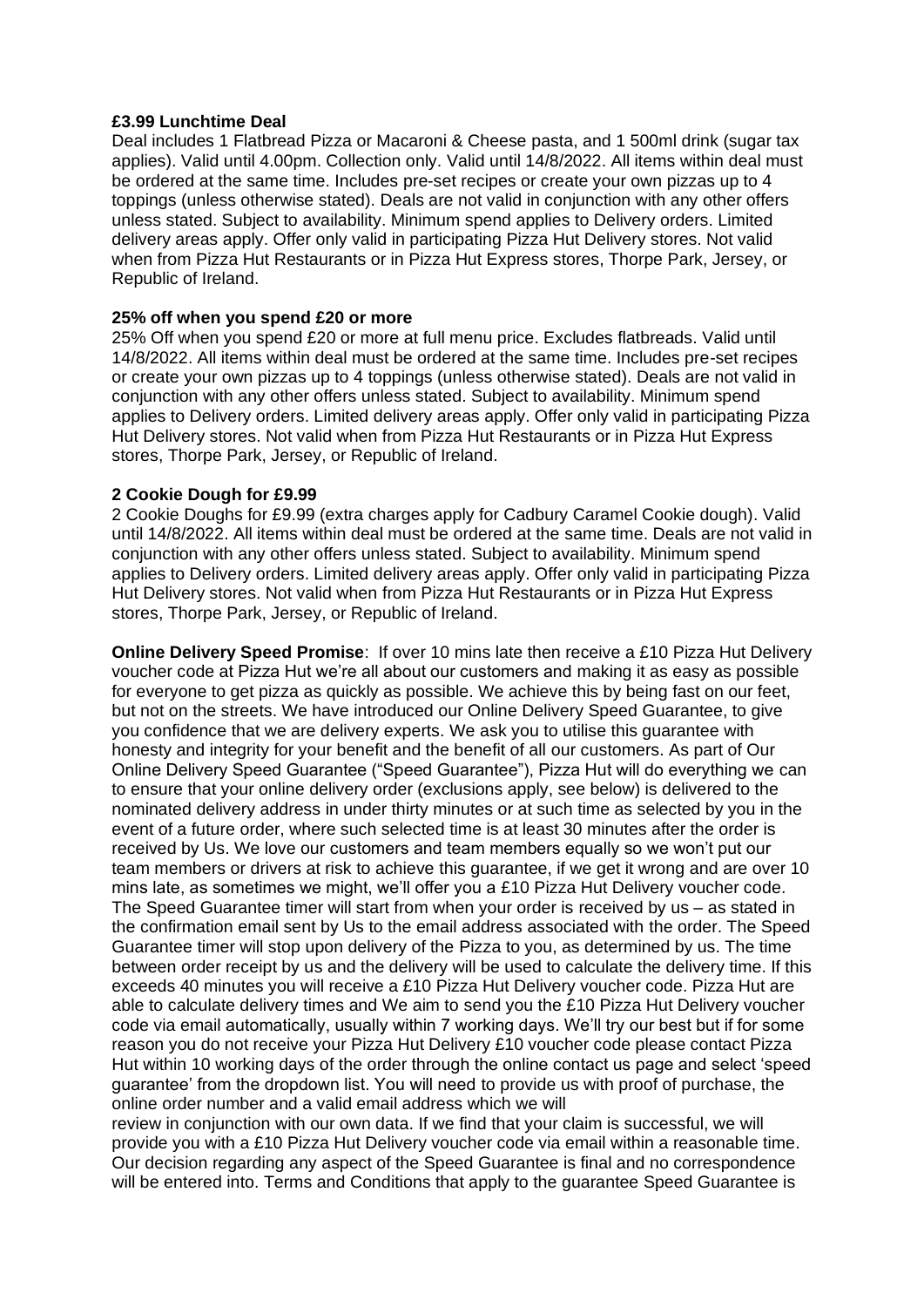valid from 4/9/2017 for online delivery orders only. We can only send you a Pizza Hut Delivery £10 voucher code under our Speed Guarantee if you have (a) consented to receive marketing emails from Us and (b) have provided a valid email address to us. Not valid for orders containing 4 or more pizzas. Only one claim per customer under the Speed Guarantee every 30 days. Not available on Christmas Eve, New Years Eve, or any day during Easter weekend. Pizza Hut reserves the right to cancel, suspend or amend the Speed Guarantee should it become necessary to do so. Any Speed Guarantee claim must be made by you directly and must include proof of purchase, the online order number and a valid email address and must be made within 10 working days of order. No bulk, automatic computer generated, consumer group or third party entries will be accepted. Terms and Conditions that apply to the voucher code Pizza Hut Delivery £10 voucher codes are redeemable online only (at www.pizzahut.co.uk) for both Pizza Hut Delivery collection and delivery orders at participating stores and must be entered at time of use. The Pizza Hut Delivery £10 voucher code is valid for one (1) use only and will only be valid for two weeks from the date of issue. Change will not be given if the value of your order is less than the value of the Pizza Hut Delivery £10 voucher code you are using. Pizza Hut Delivery £10 voucher codes are not transferable or redeemable for any cash alternative and cannot be used with Dealbot, in conjunction with any other offer, voucher code or discount (although they can be redeemed against fixed price meal deals (for example, Pizza Hut Delivery £10 voucher code are valid against a deal with a set price of £19.99 or £9.99 but not a 50% off Pizza or buy one get one free (BOGOF) deal) where this is not in conjunction with any other offer, voucher code or discount). The Pizza Hut Delivery £10 voucher codes can only be used against an order containing at least one pizza. Speed Guarantee General Terms and Conditions for an online delivery order to be eligible for use with a Pizza Hut Delivery £10 voucher code such order requires a minimum spend of £3.99 net (i.e. in addition to any Pizza Hut Delivery £10 voucher code). All Products are subject to availability. Internet connection required. Limited delivery areas apply.

Pizza Hut accepts no responsibility for any disruption to the Speed Guarantee where it is caused by a technical fault or malfunction, computer hardware or software failure, satellite, network or server failure of any kind. We cannot guarantee continuous uninterrupted or secure access to the internet. Numerous factors outside the control of the Pizza Hut may interfere with the operation of the internet. The Speed Guarantee will not be honoured where the timings have been manipulated in any way by you or a third party. We accept no responsibility if you have not received a Pizza Hut Delivery £10 voucher code pursuant to the Speed Guarantee if you have not consented to receive marketing emails from us, have not provided your email address and/or do not receive or have lost any Pizza Hut Delivery £10 voucher code due to the provision of incorrect or incomplete information supplied by You, or for any losses or delays caused by this or the internet. If you provide Us with your details to claim under the Speed Guarantee, We will use these details to fulfil the Speed Guarantee claim (where We confirm the claim is successful) and in accordance with our Privacy Policy. The Speed Guarantee currently only applies at participating Pizza Hut Delivery stores(subject to change). Not valid when ordering from Pizza Hut Restaurants or in Pizza Hut Express stores, Jersey, or on the island of Ireland. Pizza Hut maintains the right to withdraw the Speed Guarantee without prior notice. Full terms and conditions apply and are available at www.pizzahut.co.uk/policies/terms. ® and ™ indicate trademarks owned or used under license by Pizza Hut International, LLC. © 2022

#### **Hut Rewards Terms and Conditions**

These terms and conditions (the "Terms") govern your use of the Pizza Hut Rewards Loyalty Program ("Hut Rewards") from Pizza Hut Delivery UK who operates in the UK as Yum III (UK) Limited and whose registered address is Building 2, Abbey View, Everard Close, St Albans, Herts AL1 2QU. ("Pizza Hut", "we" or "us").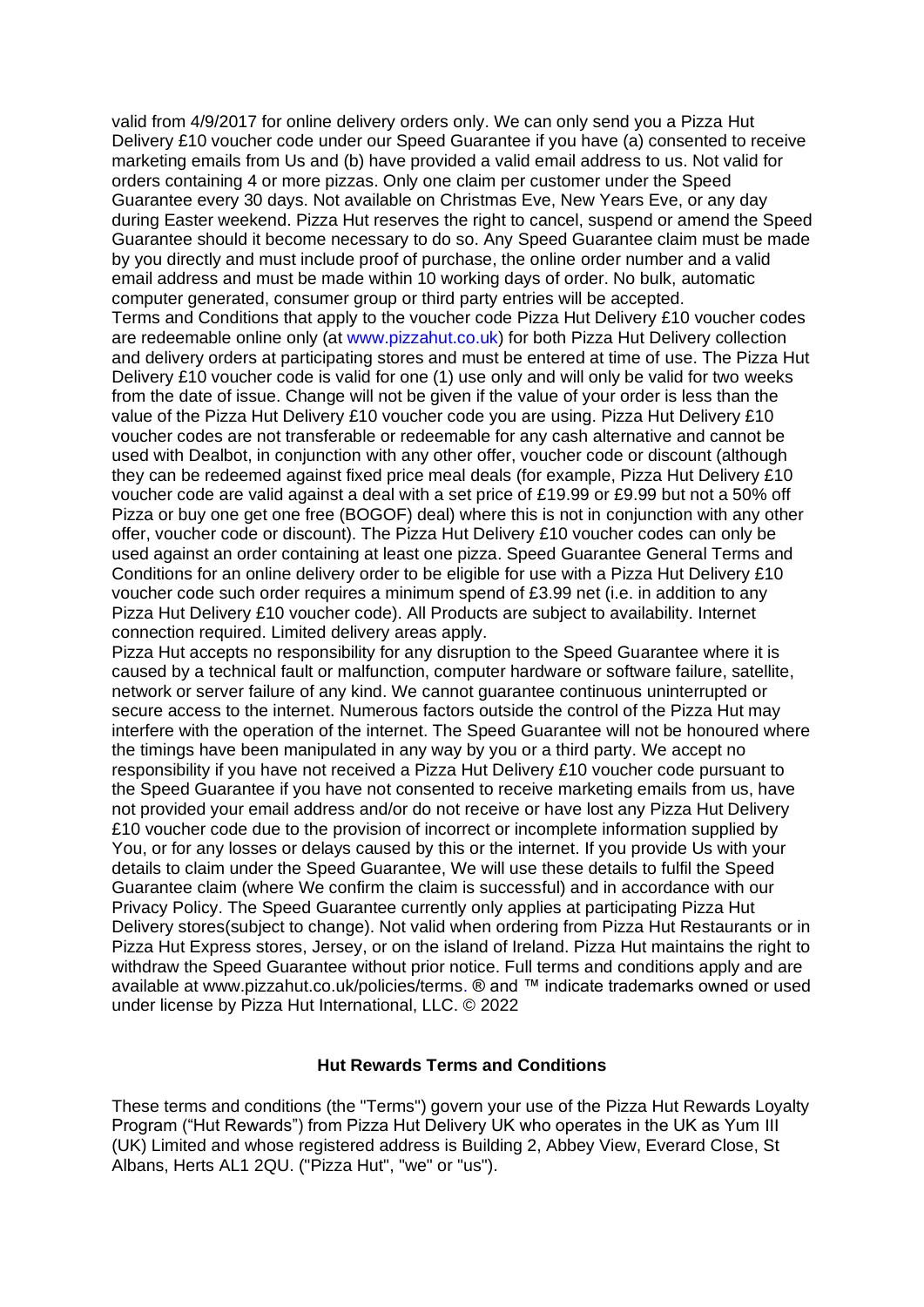Please take the time to read and understand these Terms before using Hut Rewards. We also recommend keeping a copy of the Terms for future reference, although please note that they may be updated from time to time as described below. Your use of Hut Rewards will constitute acceptance of these Terms.

Hut Rewards are in relation to Pizza Hut Delivery outlets only and are not applicable in relation to Pizza Hut restaurants or any other concept beyond those Pizza Hut Delivery outlets to whom these terms apply.

# **Signing up to Hut Rewards**

1. To enrol in Hut Rewards you first need to create an account by registering online at https://www.pizzahut.co.uk/ or you can download the app from the App store: https://itunes.apple.com/gb/app/pizza-hut-uk-ordering-app/id848379180 or from Google Play at https://play.google.com/store/apps/details?id=com.pizzahutuk.orderingAppto receive Hut Rewards ), you are required to provide a valid email address and certain other

contact information. Only one Hut Rewards account can be registered per email address.

2. You cannot receive any Hut Rewards until you have a Hut Rewards account

# **How to Earn Hut Rewards Slices**

- 3. One Slice can be earned per customer for every £10.00 spent in any single online transaction with Pizza Hut(but not including gift card purchases or any other item as determined by Pizza Hut in its sole discretion or as set out in these Terms or during the order process, (a Qualifying Order). To earn a Slice, you must be logged into your Hut Rewards account.
- 4. Once you have placed a Qualifying Order your account will be credited with the relevant amount of Slices within 24 hours of your order being placed. For the avoidance of doubt you will not earn partial Slices - you will earn one Slice when you spend £10 on a Qualifying Order and will earn further Slices only to the extent you spend further increments of £10 i.e. if you spend £22 on a Qualifying Order you will be credited with 2 Slices, if you spend £31 3 Slices etc.
- 5. To register, participate in Hut Rewards and earn Slices, you must be aged 18 or over and a resident in the UK. Proof of age may be required before we issue or accept the registration of a Hut Rewards and you must act truthfully.

# **Hut Rewards Double Slices Event (the "Offer") – Mon-Thurs 18-21 Oct 2021**

We will be giving Hut Rewards customers double Slices from your first approved order on the 18<sup>th</sup> October 2021 until the last ordering time on 21<sup>st</sup> October 2021. For every £10 spent in any single online transaction, customers will be receiving 2 Slices as part of the Offer. The Offer will be limited to customers with a validly created Hut Rewards account in accordance with clauses 1 and 2 of these Terms. Slices will be gifted to your account within 24hrs of your Hut Rewards purchase.

# **Earning Rewards, Redeeming Rewards and Checking Your Balance**

6. Different rewards are earned depending on the amount of Slices you have collected. When you have collected the below number the relevant reward can be claimed at the time or on a subsequent Qualifying Order: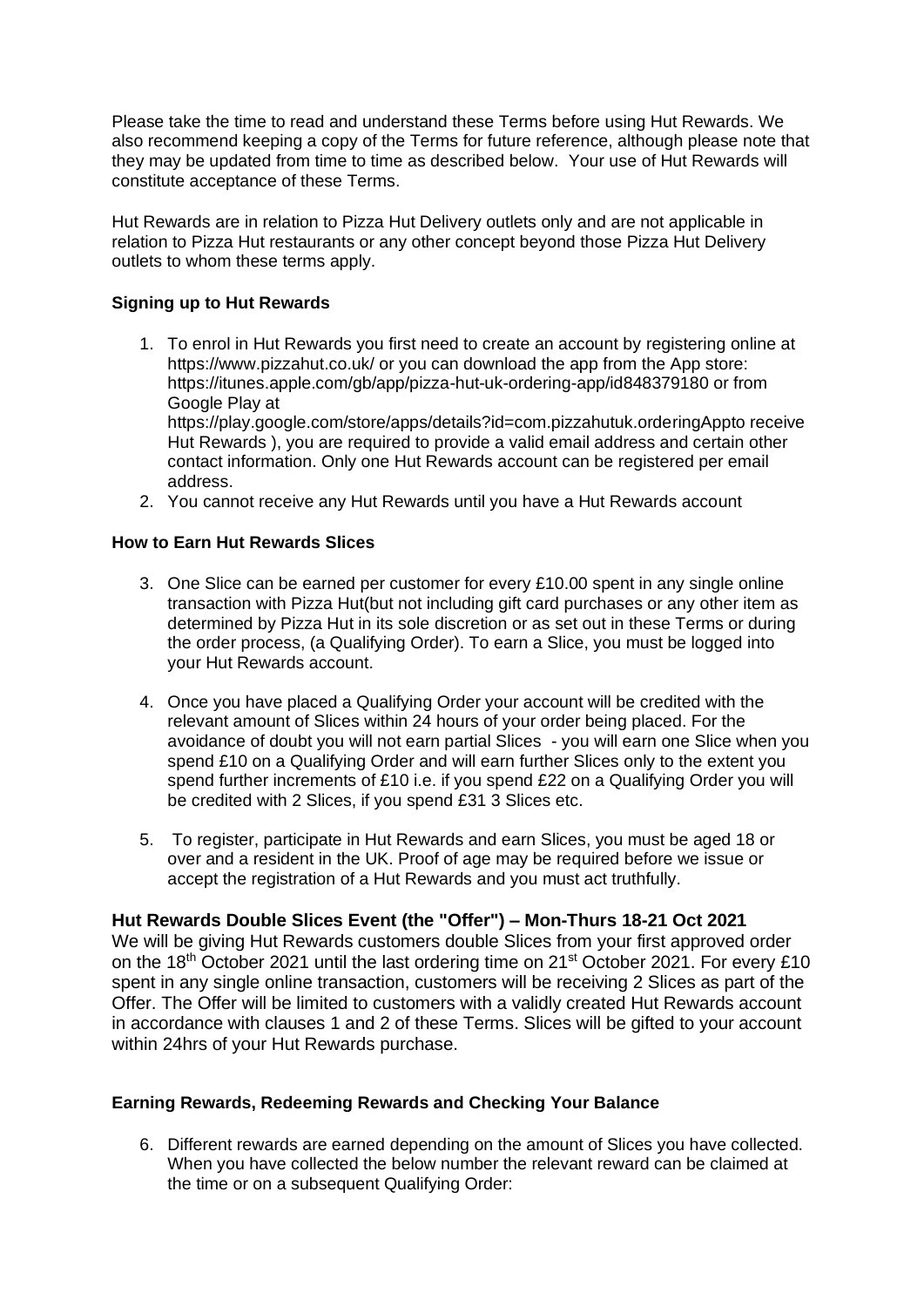| 5 Slices             | <b>Classic Side or Premium</b><br>Side             |                                                                                                          |
|----------------------|----------------------------------------------------|----------------------------------------------------------------------------------------------------------|
| 7 Slices             | <b>Medium Pizza</b>                                | Crusts available for the<br>pizza to be redeemed are:<br>Pan / Classic / Italian /<br><b>Gluten Free</b> |
| 10 Slices            | Large Pizza                                        | Crusts available for the<br>pizza to be redeemed are:<br>Pan / Classic / Italian /<br><b>Gluten Free</b> |
| <b>Stuffed Crust</b> | As above but subject to an<br>additional £2.59 fee | Crusts available for the<br>pizza to be redeemed are:<br>Pan / Classic / Italian /<br><b>Gluten Free</b> |
| <b>Cheesy Bites</b>  | As above but subject an<br>additional £2.99 fee    |                                                                                                          |

- 7. The following exceptions or limitations apply in relation to Hut Rewards:
	- a. All trial, special and seasonal products are excluded from Hut Rewards
	- b. Subject to availability and the current menu offered by the participating Pizza Hut
	- c. All products are subject to change
	- d. Each customer must comply with any individual rewards or Slices limitations indicated at the time of redemption.
	- e. Customer shall be responsible for payment of all applicable taxes, delivery charges, and gratuities for orders, including available rewards and Pizza Hut purchases made with redeemed Slices.
	- f. Any order that involves Slices to redeem against a reward is subject to a minimum delivery order of £4.99. Free garlic bread or free items will be subject to the store's minimum delivery order.
	- g. No minimum order is required for collection
	- h. Slices or rewards cannot be redeemed for in-store dining.
- 8. To redeem your Slices log-on to your Hut Rewards browse and shop normally, once you get to the basket, you will be given the option to use your qualifying Hut Rewards at that point If you decide to check your balance online, you will be responsible for connection charges, and we will not be liable for any communication failure. We reserve the right to correct or amend the balance in your account if we believe that an invoicing or accounting error has occurred. If you wish to contest such a correction or amendment to your account balance, please contact our Customer service team at [0800 028 7034](tel:0800%20028%207034) - Calls are FREE from a BT landline. Charges from other network providers and mobiles may vary.
- 9. Hut Rewards may not be redeemed in conjunction with any other offer and no cash alternative available to the rewards specified above.
- 10. We reserve the right to request proof of identification at all Outlets when Hut Rewards are being redeemed. We reserve the right to refuse redemption of Hut Rewards for any failure or refusal to show identification when requested.
- 11. All Slices earned must be used by the expiry date which is 366 days from the date each given Hut Reward was awarded. Any Slices left on your Hut Rewards account after this date will be forfeited.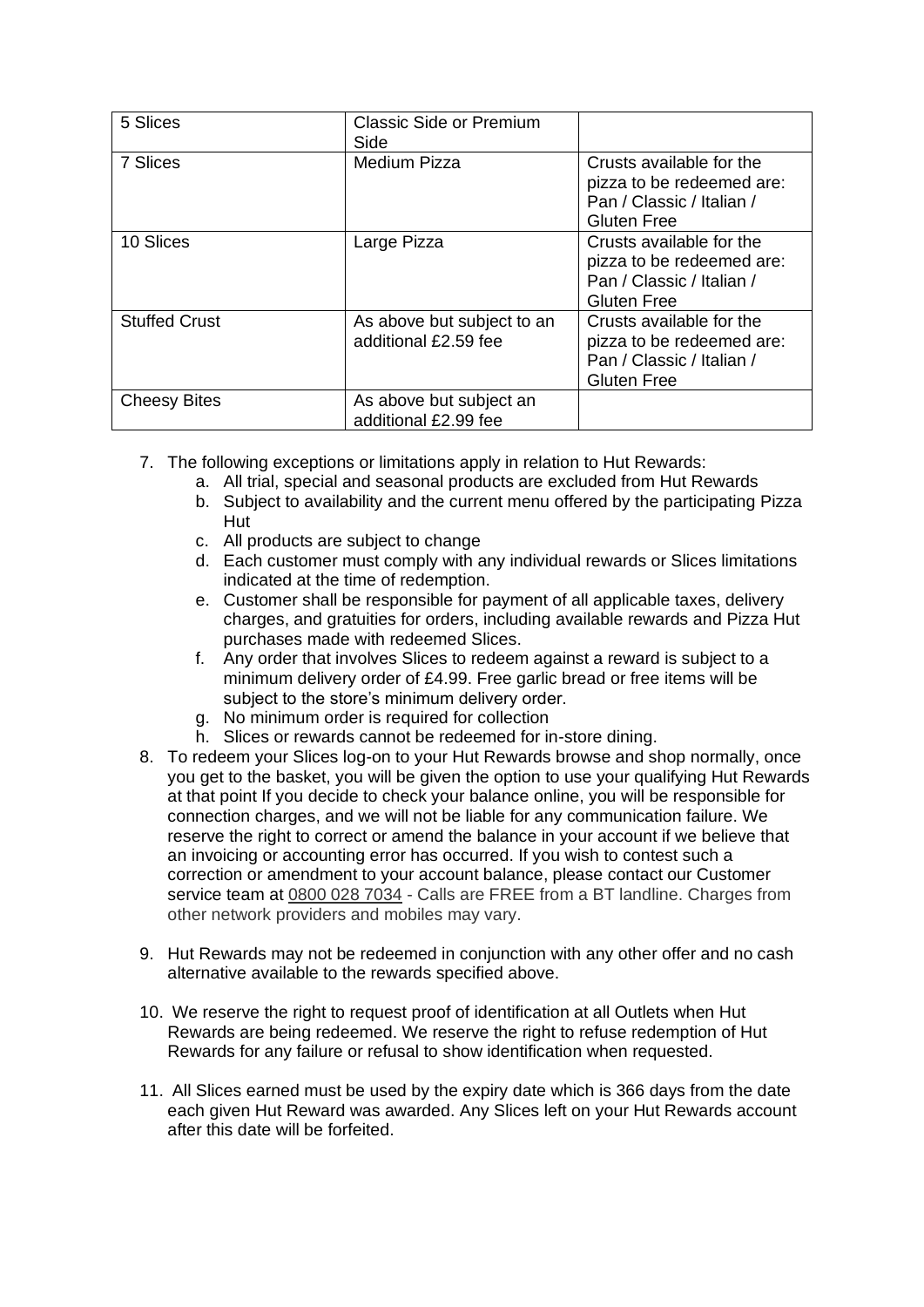- 12. Pizza Hut reserves the right to change/modify the Slice value(s) for rewards, at any time and for any reason. Further, Pizza Hut reserves the right to automatically issue a coupon or other voucher in an amount equivalent to the value of rewards or Slices for any redeemable Pizza Hut products; such coupon or voucher may expire 30 days from issuance (or within such other time frame as indicated on or with the coupon or voucher).
- 13. Hut Rewards cannot be returned once issued, we reserve the right to refund any purchases where Hut Rewards were used with a voucher alternative to be solely used in Pizza Hut stores.
- 14. Pizza Hut reserves the right to deactivate your account and/or immediately invalidate all or any portion of your Slices for any reason, in Pizza Hut's sole discretion, including in the event of fraud, a violation of these Terms, or other acts/omissions that Pizza Hut deems unacceptable. These rights are in addition to any other legal or equitable remedy that may be available to Pizza Hut under applicable law.
- 15. Slices are not your property and may be revoked, cancelled, limited, or modified at any time, even though such action may affect your right to use previously accumulated Slices. Slices have no cash value and may not be redeemed for cash, and have no value whatsoever until they reach the applicable amount to enable redemption of a reward. Slices are non-transferable and non-divisible, and may not be combined with other accounts.

# **Limitations of Use of Your Hut Rewards**

- 16. Hut Rewards may not be sold, exchanged, transferred to anyone else or used for any other purpose, except as specified in these Terms.
- 17. Pizza Hut does not warrant or represent that your Hut Rewards will always be accepted at participating Pizza Hut's delivery restaurants.
- 18. Pizza Hut's reserves the right to refuse to accept Hut Rewards or to limit the use of Hut Rewards which it deems to have been tampered with, duplicated, damaged or which otherwise is suspected to be affected by fraud, misconduct or unauthorised use. Pizza Hut may withdraw or cancel your Hut Rewards or take any other action it may deem appropriate if it suspects fraud, misconduct or unauthorised use of your Hut Rewards. The Hut Rewards shall become invalid once cancelled in such circumstances and you will not be able to redeem any stored rewards on your Hut Rewards.
- 19. Notwithstanding anything to the contrary herein, Slices will be forfeited if Pizza Hut ends the Program.

# **Pizza Hut Delivery Maximum Liability and exclusion of Warranties**

20. Except in the case of death or personal injury arising from its negligence, or in respect of fraud, and so far as is permitted by law, Pizza Hut Delivery maximum liability to you in relation to these Terms and your use of the Hut Rewards Slices shall not exceed the final balance of rewards held on your Hut Rewards account. Pizza Hut Delivery's shall not, in any case, be liable to you for matters which are beyond Pizza Hut Delivery's reasonable control.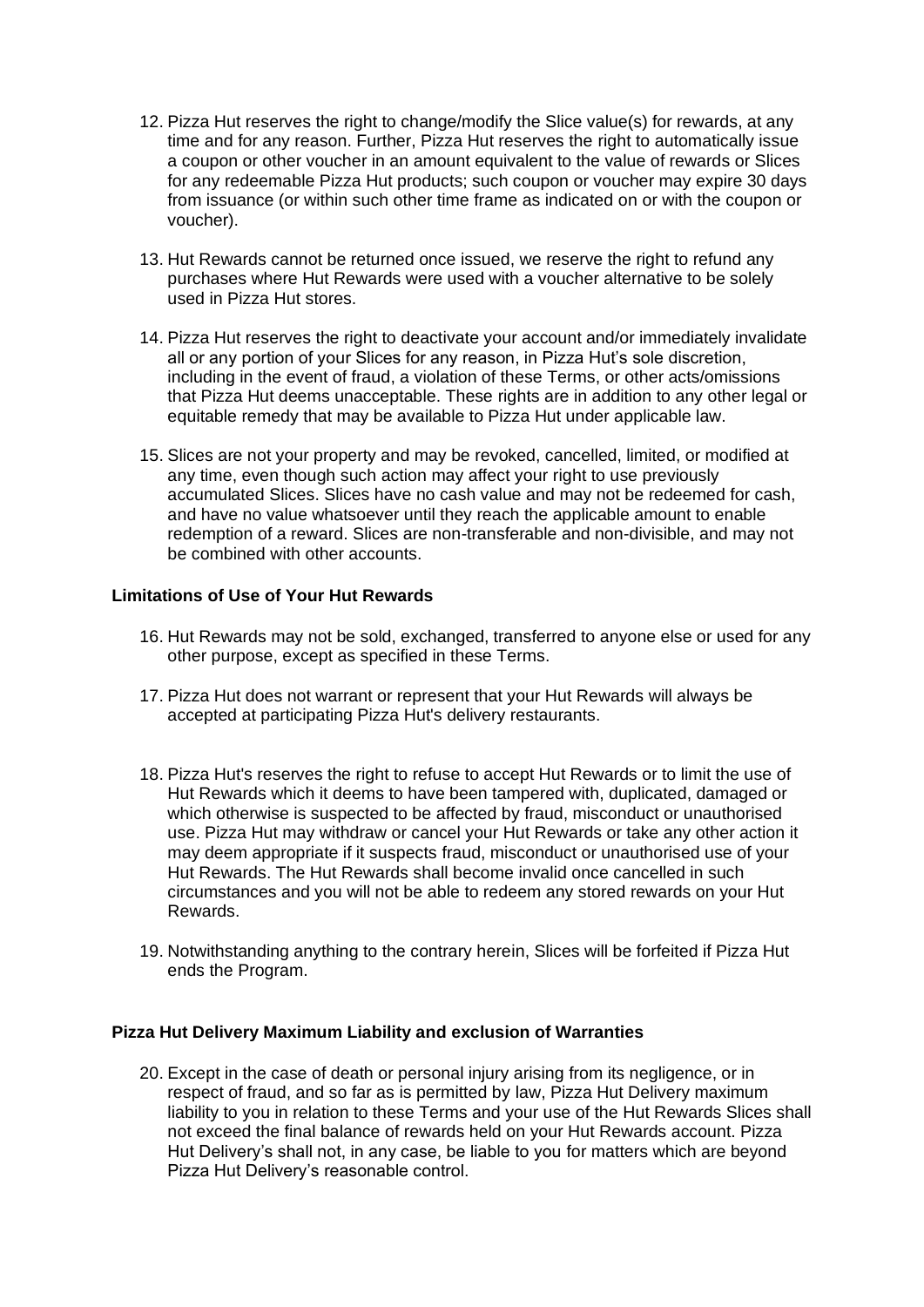- 21. Pizza Hut will endeavour to provide the services relating to your Hut Rewards using reasonable skill and care. All other warranties, representations, conditions and terms, whether express or implied, written or oral, are hereby expressly excluded to the fullest extent permitted by law.
- 22. Notwithstanding the above, nothing in these Terms shall affect your statutory rights.

#### **Amendment of these Terms and Termination**

- 23. Pizza Hut Delivery's reserves the right to amend these Terms at any time or withdraw the Hut Rewards programme on reasonable notice. Any such changes will be posted on https://www.pizzahut.co.uk/terms/
- 24. Accordingly, you should check this webpage on a regular basis. If you have registered your Hut Rewards, then we will notify you of any change, deletion or addition by email. The amended Terms will apply to your use of the Hut Rewards. Where we intend to withdraw the Hut Rewards programme, we will endeavour to give you 30 days' notice.

#### **Your Privacy**

25. Pizza Hut Privacy Policy (which is found at [www.pizzahut.](http://www.pizzahu.co.uk/privacy-policy) https://www.pizzahut.co.uk/privacy/) shall govern Our use of the personal information collected from you. You should familiarise yourself with this Privacy Policy and check it regularly so that you are always informed of the latest version. We will not pass on your personal information to third parties for marketing purposes without your consent.

#### **Your Cancellation of your Hut Rewards**

26. You have the right to cancel your Hut Rewards at any time but you will lose the right to redeem all unused rewards by either calling our Customer Service team on [0800](tel:0800%20028%207034)  [028 7034](tel:0800%20028%207034) - Calls are FREE from a BT landline. Charges from other network providers and mobiles may vary.

#### **Governing Law and Jurisdiction**

27. These terms are governed by English law.

These Terms (together with the documents referred to in them) represents the entire agreement between you and Pizza Hut's in relation to your use of the Hut Rewards. If any provision of these Terms shall be invalid or unenforceable, then all other provisions of the Terms shall remain valid and enforceable.

#### **How to contact us**

28. If you have any general enquiries, a query regarding your Hut Rewards or if you dispute any transaction that has occurred on your Hut Rewards please contact us at [0800 028 7034](tel:0800%20028%207034) - Calls are FREE from a BT landline. Charges from other network providers and mobiles may vary.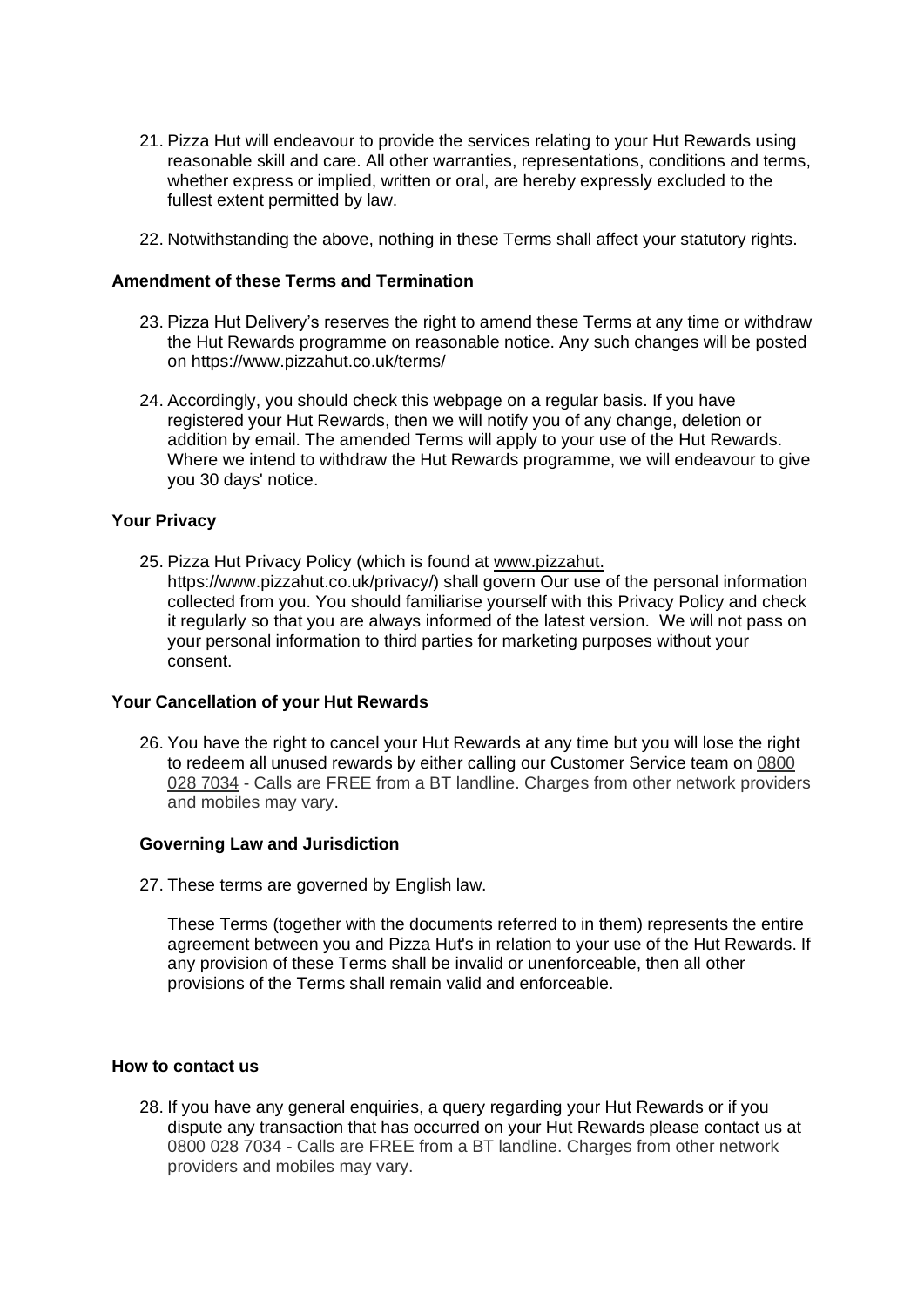#### **USER GENERATED CONTENT TERMS OF USE**

#### 1 **Introduction**

- 1.1 You are reading this because Pizza Hut Delivery ("we", "our", "us") has requested your permission to use your social media content (which may include a photograph, text, social handle or account name, information, images, graphics or video) ("Content") on various of our sites, social channels and promotional materials and share it with others.
- 1.2 By replying with the hashtag #YesPizzaHutDelivery, you agree to these Terms of Use. Note you are also subject to the terms of use of the applicable social media channel (e.g. Facebook, Twitter, Instagram, YouTube or Snapchat) as well.
- 1.3 We collect and transmit your Content to our website at<https://www.pizzahut.co.uk/> ("Website"), Pizza Hut Delivery & Takeaway app, social media channels including but not limited to Facebook, Twitter, Instagram, YouTube and Snapchat, promotional materials and other marketing materials and at our premises ("Locations") and use your Content in connection with our business, including marketing, promotional, advertising and other consumer-related activities ("Activities").

#### **2 Content Licence**

- 2.1 You are granting us and our related companies, agents, licensees, sublicensees, franchisees, contractors, successors, legal representatives, assigns, and third-party service providers, and their respective retail partners, marketing and public relations agencies, and other affiliates ("Licensees") a worldwide, perpetual, irrevocable, royalty-free, fully-paid, non-exclusive, transferable, sublicensable right to use your Content in any manner to be determined in the Licensee's sole discretion, including but not limited to on Licensees webpages and social media pages, in promotional e-mails and advertisements, and in any and all other marketing, promotional and advertising initiatives, and in any media now or hereafter known.
- 2.2 You will retain all ownership of the Content (subject to the license granted herein).
- 2.3 The Licensees may use, display, publicly perform, reproduce, distribute, transmit, create derivative works from, combine with other materials, alter and/or edit and make publicly accessible your Content in any manner in their sole discretion, with no obligation to you whatsoever.
- 2.4 The Licensees also have the right, but not the obligation to use your username, and, if provided in connection with the Content, your real name, image, likeness, descriptions of you, location or other identifying information, including but not limited to your voice, in connection with any use of the Content.
- 2.5 By approving our use of your Content, you authorise the Licensees to make copies as required to facilitate the use of the Content.
- 2.6 By approving the use of your Content, you waive:
	- (a) any right to review the use of the Content;
	- (b) any right to royalties in relation to the Licensee's use of the Content; and
	- (c) any moral rights you may have in the Content to the extent permissible by law.
- 2.7 You hereby agree and represent and warrant that:
	- (a) you own all rights in and to your Content and/or have obtained appropriate rights and permissions from any and all other persons and/or entities to grant the rights to the Licensees;
	- (b) you are solely responsible for your Content;
	- (c) you have full right and authority to enter into this agreement;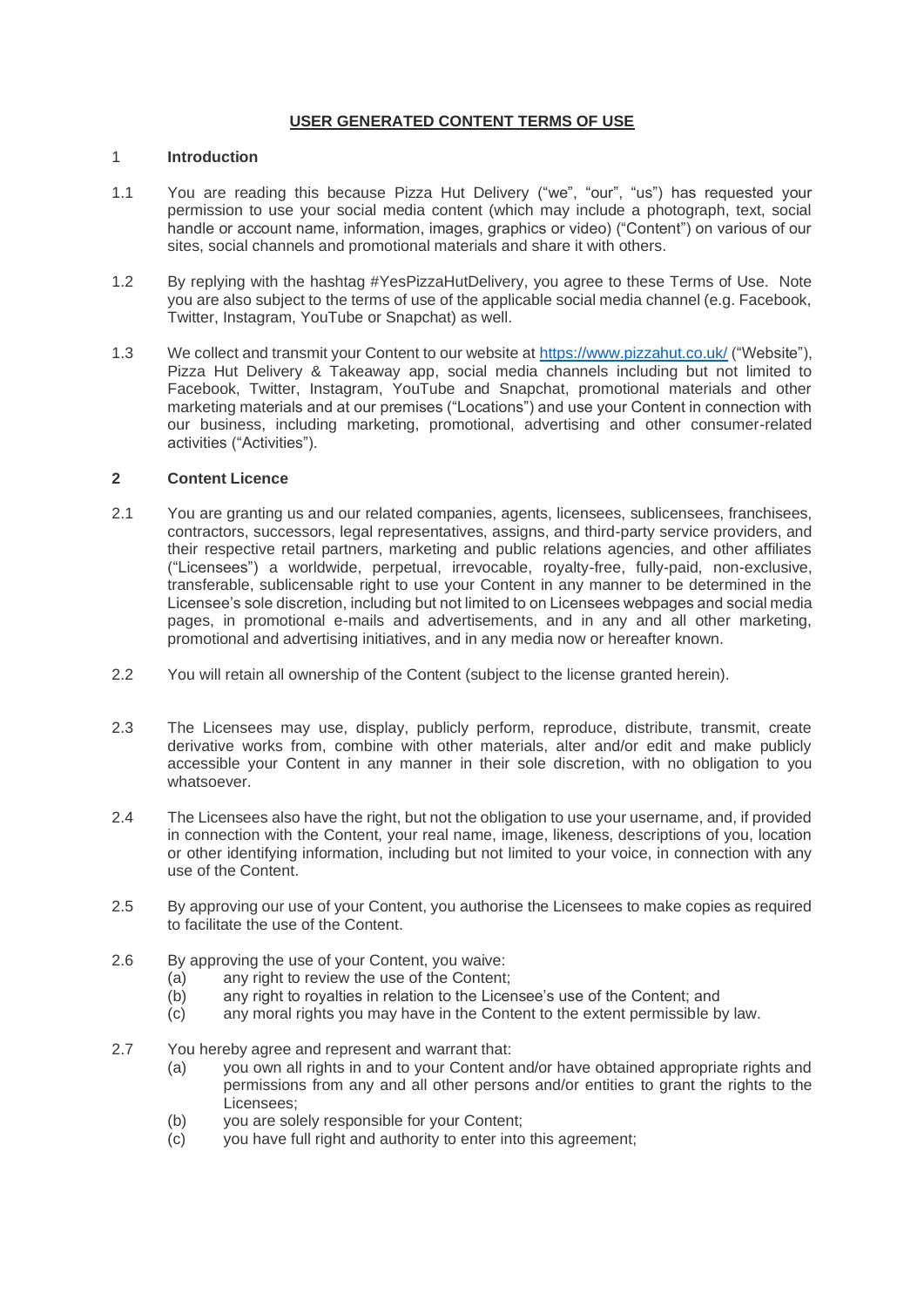- (d) the Licensees' use of your Content as described in these Terms of Use will not infringe upon the intellectual property, privacy, publicity, statutory, contractual, personal or other rights of any third party, or any law, rule or regulation; and
- (e) you are 18 years of age or over, as is everyone else appearing in the Content. If anyone in the Content is below this age, you undertake and confirm that you have obtained the express consent of the parent or legal guardian of the child.
- 2.8 The Licensees reserve the right to remove any Content from any or all of the Locations in their sole discretion. If you believe any content, including your Content, residing on the Locations or displayed or used in connection with the Activities infringes any person or entity's copyright rights, please notify us.
- 2.9 The Licensees have no obligation to maintain the confidentiality of any information, in whatever form, contained in any submission by you in relation to the Content or otherwise, except pursuant to the Licensees respective privacy policies.
- 3. **Your Personal Data.** By approving our use of the Content, you give us the right to use your personal data which could include your name, social handle or likeness in the Content. We will only process your personal data for the purpose of this contract with you in accordance with our Privacy Policy [https://www.pizzahut.co.uk/privacy/.](https://nam11.safelinks.protection.outlook.com/?url=https%3A%2F%2Fwww.pizzahut.co.uk%2Fprivacy%2F&data=04%7C01%7CSanjeela.Pahl%40yum.com%7C68880989950345312f1c08d98ef0a904%7C2ba9001dd7f943a3a0986a927ac715ca%7C0%7C0%7C637697986682146672%7CUnknown%7CTWFpbGZsb3d8eyJWIjoiMC4wLjAwMDAiLCJQIjoiV2luMzIiLCJBTiI6Ik1haWwiLCJXVCI6Mn0%3D%7C1000&sdata=KIqKe9B9BO3H72IiMRjyM3%2BSqY0drEVYwZsolUOn2DU%3D&reserved=0) Please read for more information.
- 4. **Our Intellectual Property Rights.** You acknowledge and agree that you do not acquire any ownership or other rights in our proprietary information and materials authorising use of your Content or otherwise using or accessing the Locations or our Activities.
- 5. **Indemnification.** You hereby release, discharge and agree to hold the Licensees, and any person acting on their behalf, harmless from any liability related in any way to or arising from the Content, your breach (actual or alleged) of these Terms of Use, including any of your warranties, representations or agreements herein, your violation of any laws or your violation of the eights of another person or entity.
- 6. **If you think your intellectual property rights have been infringed.** If you are a rights holder and you have found use of the material for which you have not given permission, or are not covered by a limitation or exception in national law, please contact us by writing to address: [customercare@pizzahut.co.uk](mailto:customercare@pizzahut.co.uk) we will endeavour to respond. Please include your contact details and a direct link to the material(s) which you believe to infringe upon your intellectual property rights.

#### 7 **General**

- 7.1 These Terms of Use are personal to you and may not be assigned or transferred by you for any reason whatsoever without our prior written consent and any action or conduct in violation of the foregoing shall be void and without effect.
- 7.2 We reserve the right to change these Terms of Use without advance notice by posting a revised Terms of Use. Accordingly, you should review the Terms of Use each time you grant us permission or authorisation to use your Content.
- 7.3 You agree that if we do not exercise or enforce any legal right or remedy which is contained in these Terms of Use (or of which we have the benefit under any applicable law), this will not be taken to be a formal waiver of our rights and that those rights or remedies will still be available to us.
- 7.4 If any part of these Terms of Use becomes invalid, illegal or unenforceable in any respect under any law or for any other reason whatsoever, the validity, legality and enforceability of the remaining provisions hereof shall not in any way be affected or impaired.